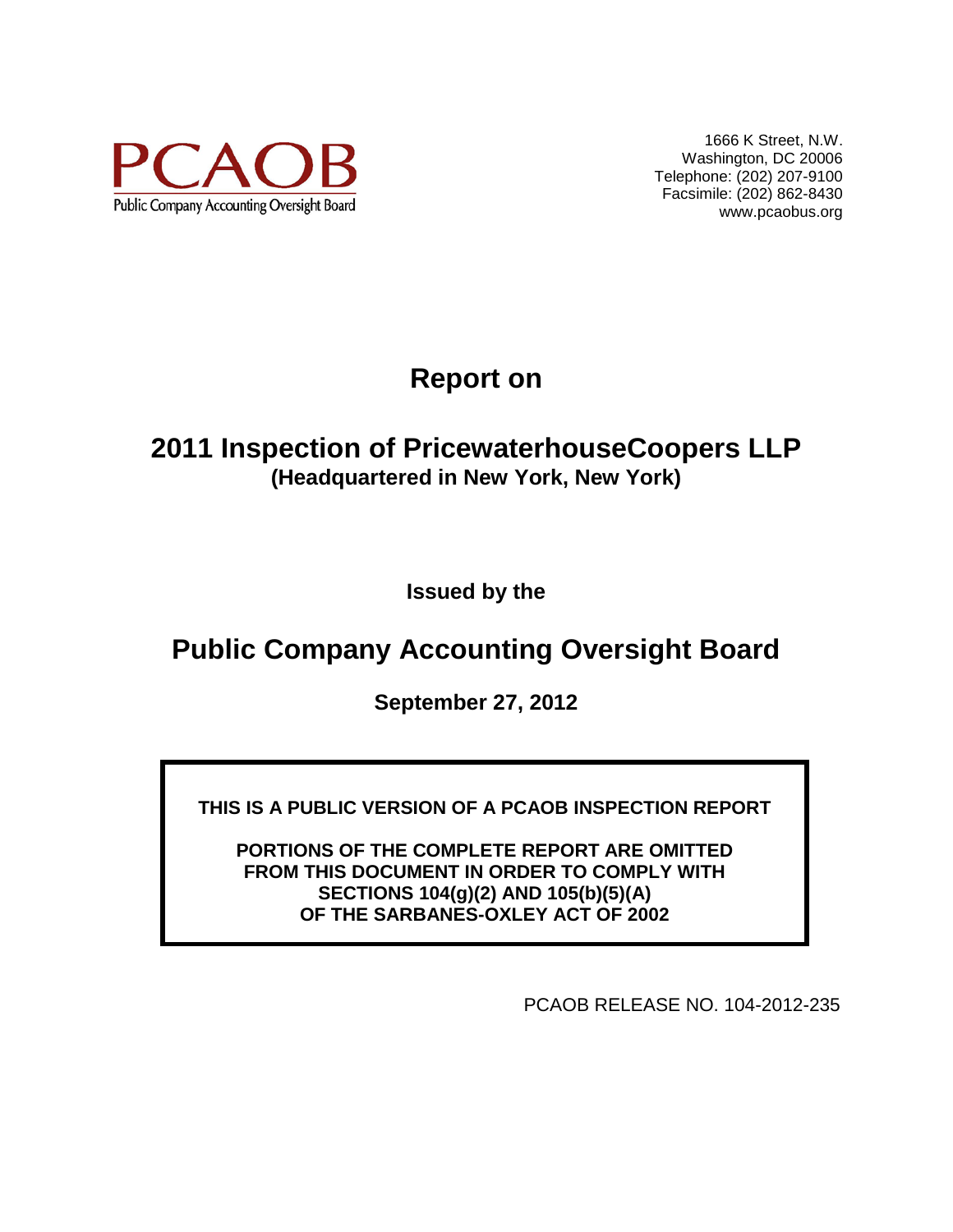

#### **Notes Concerning this Report**

- 1. Portions of this report may describe deficiencies or potential deficiencies in the systems, policies, procedures, practices, or conduct of the firm that is the subject of this report. The inclusion of certain deficiencies and potential deficiencies, however, should not be construed to support any negative inference that any other aspect of the firm's systems, policies, procedures, practices, or conduct is approved or condoned by the Board or judged by the Board to comply with laws, rules, and professional standards.
- 2. Any references in this report to violations or potential violations of law, rules, or professional standards are not a result of an adversarial adjudicative process and do not constitute conclusive findings of fact or of violations for purposes of imposing legal liability. Similarly, any description herein of a firm's cooperation in addressing issues constructively should not be construed, and is not construed by the Board, as an admission, for purposes of potential legal liability, of any violation.
- 3. Board inspections encompass, among other things, whether the firm has failed to identify financial statement misstatements, including failures to comply with Securities and Exchange Commission ("SEC" or "Commission") disclosure requirements, in its audits of financial statements. This report's descriptions of any such auditing failures necessarily involve descriptions of the apparent misstatements or disclosure departures. The Board, however, has no authority to prescribe the form or content of an issuer's financial statements. That authority, and the authority to make binding determinations concerning whether an issuer's financial statements are misstated or fail to comply with Commission disclosure requirements, rests with the Commission. Any description, in this report, of financial statement misstatements or failures to comply with Commission disclosure requirements should not be understood as an indication that the Commission has considered or made any determination regarding these issues unless otherwise expressly stated.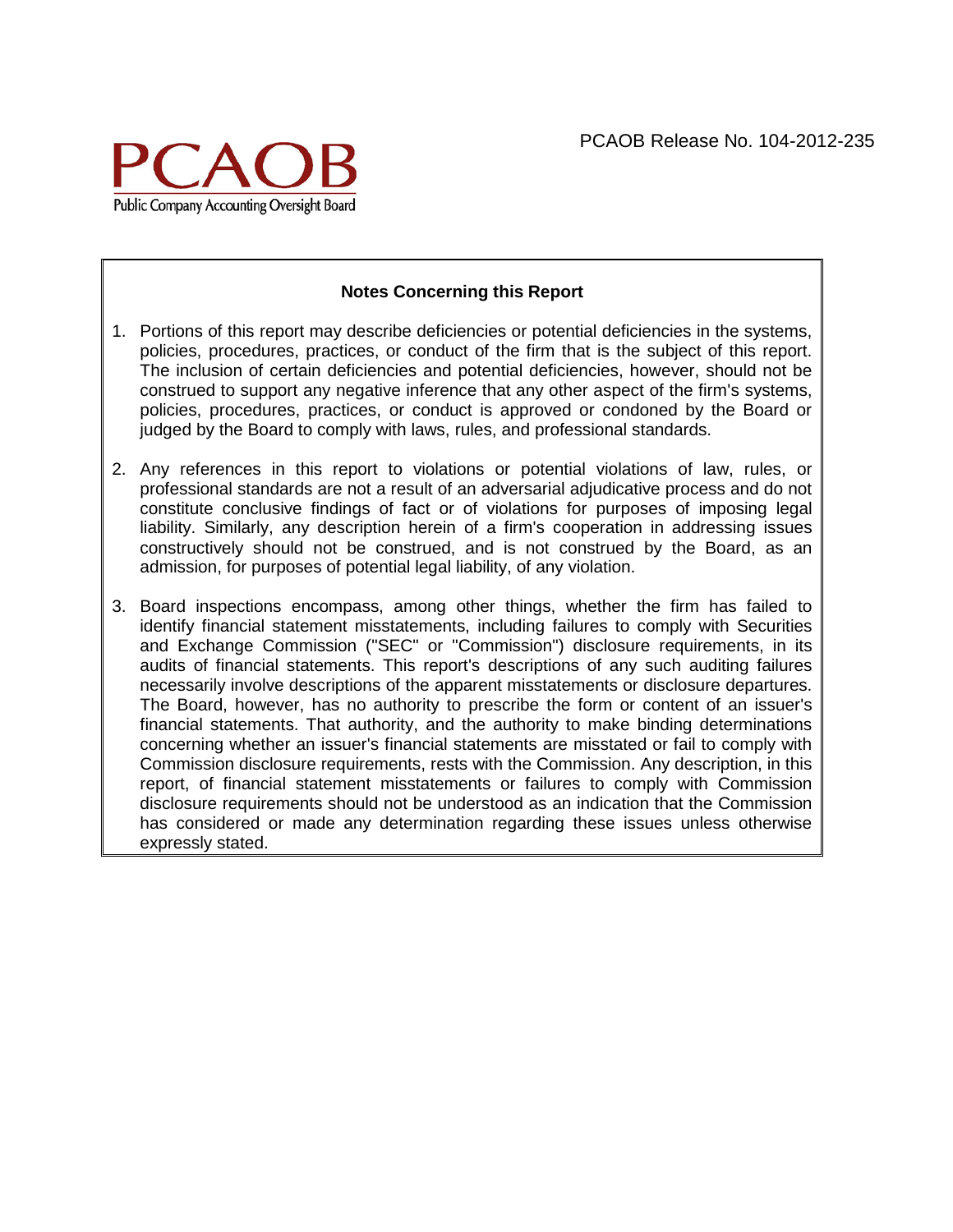

### **2011 INSPECTION OF PRICEWATERHOUSECOOPERS LLP**

### Preface

In 2011, the Public Company Accounting Oversight Board ("PCAOB" or "the Board") conducted an inspection of the registered public accounting firm PricewaterhouseCoopers LLP ("PwC" or "the Firm") pursuant to the Sarbanes-Oxley Act of 2002 ("the Act").

The Board is issuing this report in accordance with the requirements of the Act.<sup>[1/](#page-2-0)</sup> The Board is releasing to the public Part I of the report, Appendix C, and portions of Appendix D. Appendix C provides an overview of the inspection process for annual inspected firms.<sup>2</sup> Appendix D includes the Firm's comments, if any, on a draft of the report. $3/2$  $3/2$  A substantial portion of the Board's criticisms of a firm (specifically criticisms of the firm's quality control system) is nonpublic, unless the firm fails to make sufficient progress in addressing those criticisms.

<span id="page-2-0"></span> $1/$  In its Statement Concerning the Issuance of Inspection Reports, PCAOB Release No. 104-2004-001 (August 26, 2004), the Board described its approach to making inspection-related information publicly available consistent with legal restrictions.

<span id="page-2-1"></span> $2^{\prime}$  The Act requires the Board to conduct an annual inspection of each registered public accounting firm that regularly provides audit reports for more than 100 issuers.

<span id="page-2-2"></span> $3<sup>j</sup>$  The Board does not make public any of a firm's comments that address a nonpublic portion of the report. In addition, pursuant to section 104(f) of the Act, 15 U.S.C. § 7214(f), and PCAOB Rule 4007(b), if a firm requests, and the Board grants, confidential treatment for any of the firm's comments on a draft report, the Board does not include those comments in the final report at all. The Board routinely grants confidential treatment, if requested, for any portion of a firm's response that addresses any point in the draft that the Board omits from, or any inaccurate statement in the draft that the Board corrects in, the final report.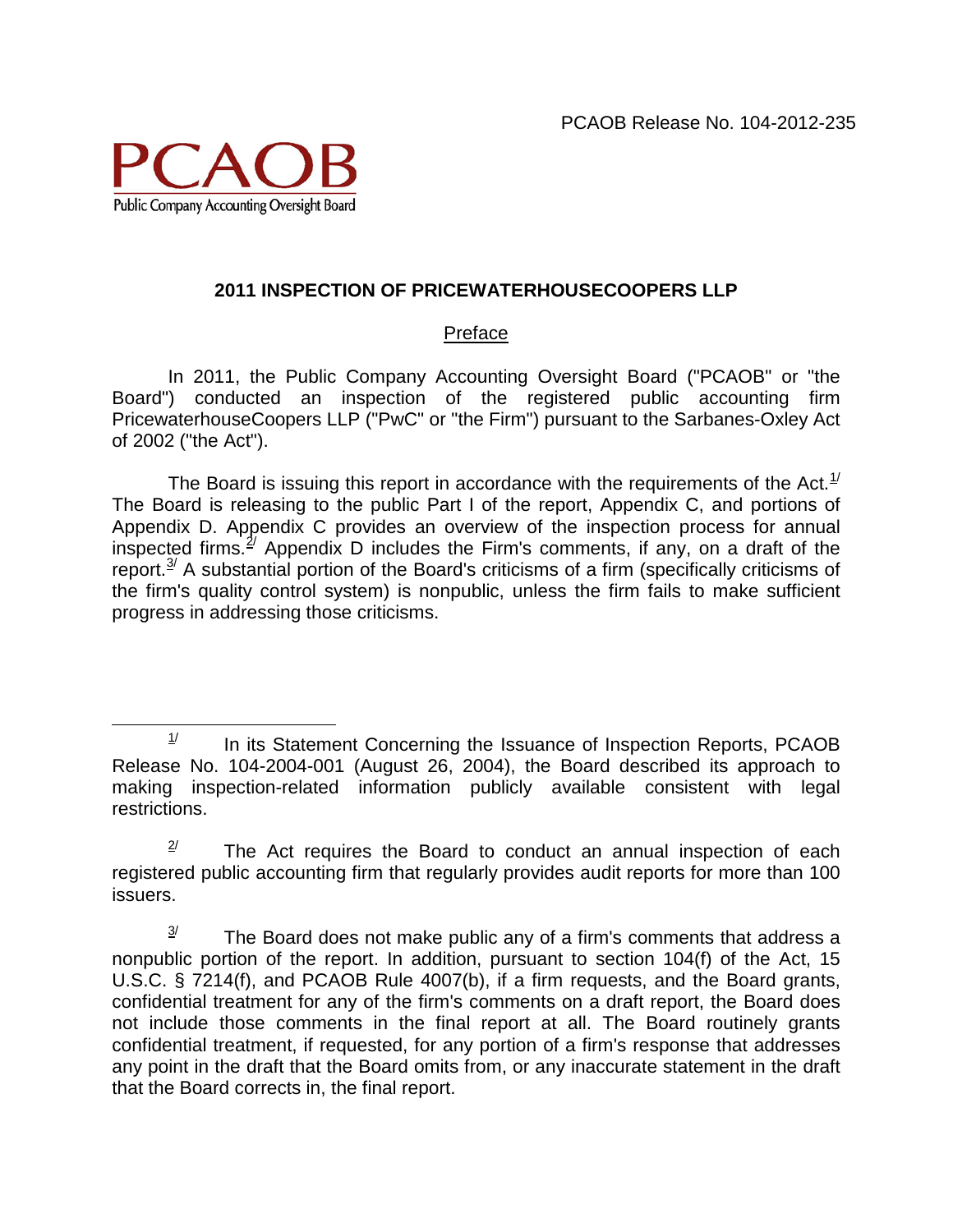

Board inspections are designed to identify and address weaknesses and deficiencies related to how a firm conducts audits. $4/$  To achieve that goal, Board inspections include reviews of certain aspects of selected audit work performed by the firm and reviews of certain aspects of the firm's quality control system. It is not the purpose of an inspection, however, to review all of a firm's audit work or to identify every respect in which a reviewed audit is deficient. Accordingly, a Board inspection report should not be understood to provide any assurance that the firm's audit work, or the relevant issuers' financial statements or reporting on internal control, are free of any deficiencies not specifically described in an inspection report.

If the Board inspection team identifies deficiencies that exceed a certain significance threshold in the audit work it reviews, those deficiencies are summarized in the public portion of the Board's inspection report.<sup>[5/](#page-3-1)</sup> The Board cautions, however, against extrapolating from the results presented in the public portion of the report to broader conclusions about the frequency of deficiencies throughout the Firm's practice. Audit work is selected for inspection largely on the basis of an analysis of factors that, in the inspection team's view, heighten the possibility that auditing deficiencies are present, rather than through a process intended to identify a representative sample.

<span id="page-3-0"></span> $4/$  This focus on weaknesses and deficiencies necessarily carries through to reports on inspections and, accordingly, Board inspection reports are not intended to serve as balanced report cards or overall rating tools.

<span id="page-3-1"></span> $5/$  Inclusion of a deficiency in an inspection report does not mean that the deficiency remained unaddressed after the inspection team brought it to the firm's attention. When audit deficiencies are identified after the date of the audit report, PCAOB standards require a firm to take appropriate actions to assess the importance of the deficiencies to the firm's present ability to support its previously expressed audit opinions. Depending upon the circumstances, compliance with these standards may require the firm to perform additional audit procedures, or to inform a client of the need for changes to its financial statements or reporting on internal control, or to take steps to prevent reliance on previously expressed audit opinions. The inspection team may review, either in the same inspection or in subsequent inspections, the adequacy of the firm's compliance with these requirements. Failure by a firm to take appropriate actions, or a firm's misrepresentations, in responding to an inspection report, about whether it has taken such actions, could be a basis for Board disciplinary sanctions.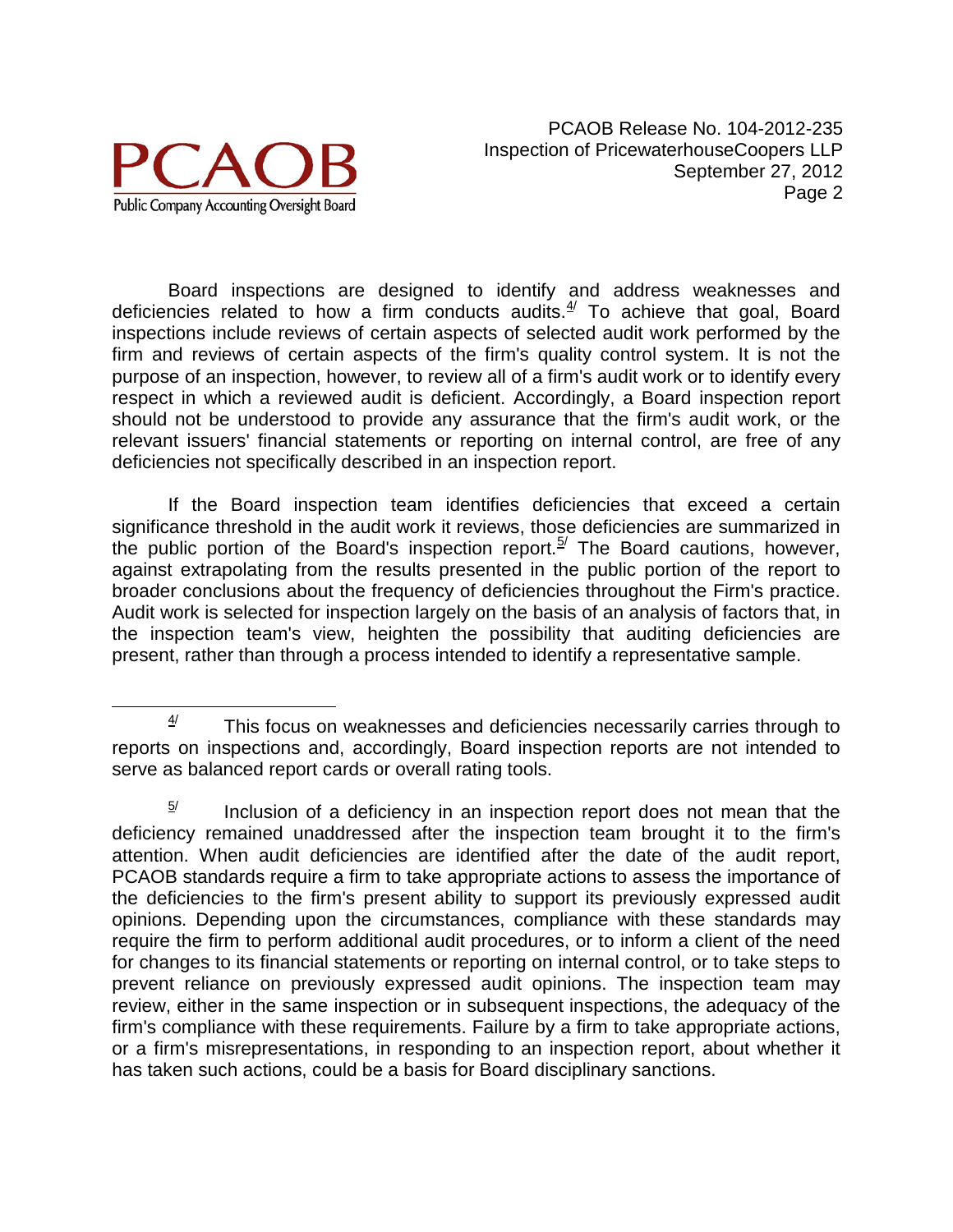

## **PART I**

## **INSPECTION PROCEDURES AND CERTAIN OBSERVATIONS**

Members of the Board's inspection staff ("the inspection team") conducted primary procedures for the inspection from April 2011 to January 2012. The inspection team performed field work at the Firm's National Office and at 28 of its approximately 60 U.S. practice offices.

### **A. Review of Audit Engagements**

The 2011 inspection of the Firm included reviews of aspects of 60 audits performed by the Firm and reviews of the Firm's audit work on three other issuer audit engagements in which the Firm played a role but was not the principal auditor. The inspection team selected the audits and aspects to review, and the Firm was not allowed an opportunity to limit or influence the selections.

The inspection team identified matters that it considered to be deficiencies in the performance of the work it reviewed. Those deficiencies included failures by the Firm to identify, or to address appropriately, financial statement misstatements, including failures to comply with disclosure requirements,  $\frac{6}{1}$  $\frac{6}{1}$  $\frac{6}{1}$  as well as failures by the Firm to perform, or to perform sufficiently, certain necessary audit procedures. In some instances, follow-up between the Firm and the issuer led to a change in the issuer's accounting or disclosure practices.

In some cases, the conclusion that the Firm failed to perform a procedure was based on the absence of documentation and the absence of persuasive other evidence, even if the Firm claimed to have performed the procedure.  $\frac{7}{1}$ 

<span id="page-4-1"></span>7/ PCAOB Auditing Standard ("AS") No. 3, *Audit Documentation* provides that, in various circumstances including PCAOB inspections, a firm that has not adequately documented that it performed a procedure, obtained evidence, or reached

<span id="page-4-0"></span> $\frac{6}{1}$  When it comes to the Board's attention that an issuer's financial statements appear not to present fairly, in a material respect, the financial position, results of operations, or cash flows of the issuer in conformity with applicable accounting principles, the Board's practice is to report that information to the SEC, which has jurisdiction to determine proper accounting in issuers' financial statements.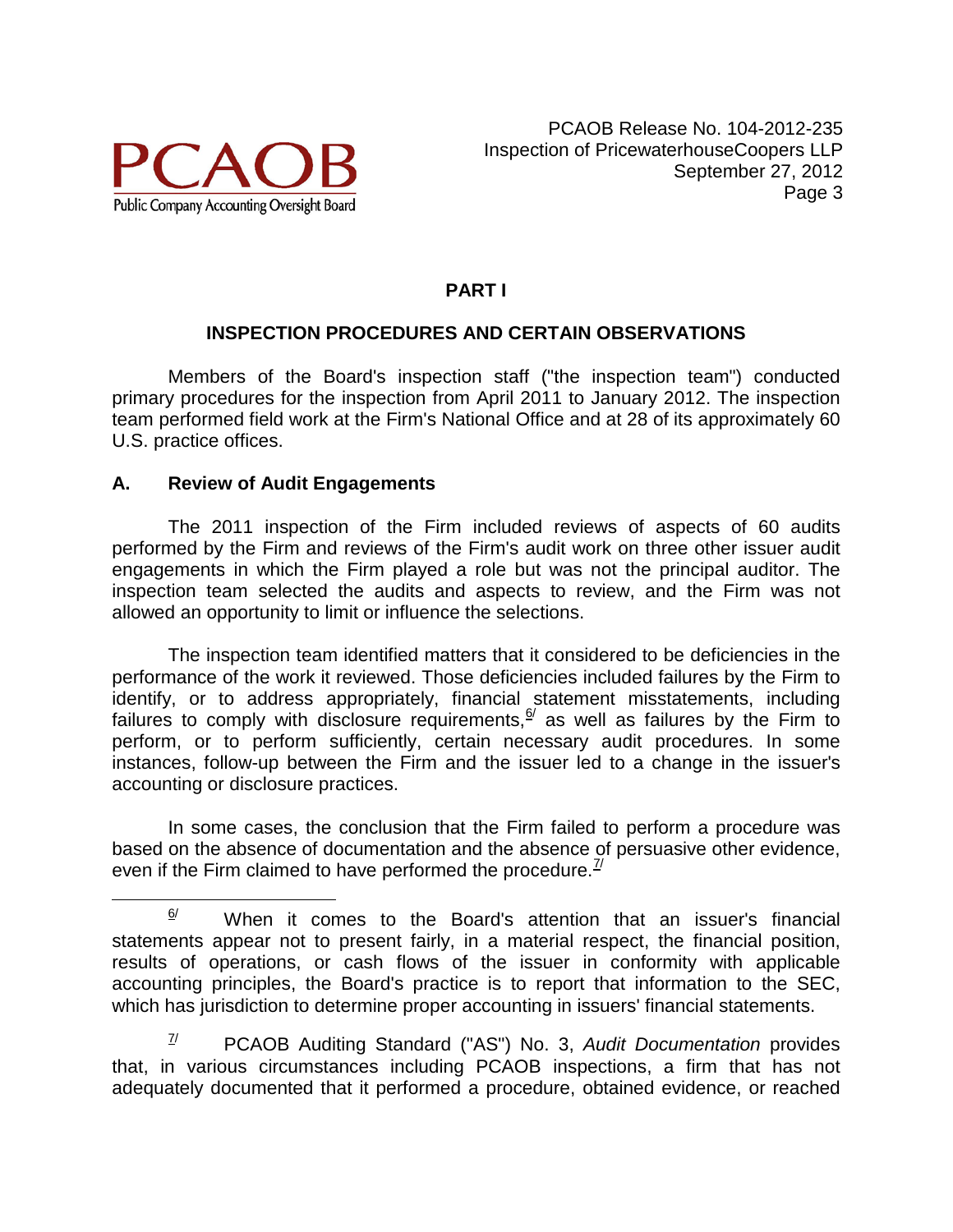

Three of the deficiencies described below relate to auditing aspects of the issuers' financial statements that the issuers either restated or announced an intention to restate after the primary inspection procedures. $\frac{8}{3}$ 

The inspection team considered certain of the deficiencies that it observed to be audit failures. Specifically, certain of the identified deficiencies were of such significance that it appeared that the Firm, at the time it issued its audit report, had failed to obtain sufficient appropriate audit evidence to support its audit opinion on the financial statements and/or on the effectiveness of internal control over financial reporting ("ICFR"). In addition, one of the identified deficiencies, which occurred in an audit in which the Firm played a role but was not the principal auditor, was of such significance that it appeared that the Firm had not obtained sufficient appropriate audit evidence to fulfill the objectives of its role in the audit. The audit deficiencies that reached these levels of significance are described below.  $\frac{9}{2}$  $\frac{9}{2}$  $\frac{9}{2}$ 

### A.1. Issuer A

In this audit, the Firm failed to perform sufficient procedures to evaluate whether the issuer's investment in another entity was accounted for properly. Specifically, the Firm failed to perform any procedures, beyond inquiry of management and reading an issuer-prepared memorandum, to evaluate the issuer's conclusion that its investment in the entity should be accounted for on the cost method.

In addition, the Firm failed to perform sufficient procedures to test the valuation of the issuer's investment in, and receivables from, this entity. Specifically, the Firm failed

 $\overline{a}$ an appropriate conclusion must demonstrate with persuasive other evidence that it did so, and that oral assertions and explanations alone do not constitute persuasive other evidence.

<span id="page-5-0"></span> $\frac{8}{1}$  The Board inspection process did not include review of any additional audit work related to the restatements and adjustments.

<span id="page-5-1"></span> $\frac{9}{2}$  The discussion in this report of any deficiency observed in a particular audit reflects information reported to the Board by the inspection team and does not reflect any determination by the Board as to whether the Firm has engaged in any conduct for which it could be sanctioned through the Board's disciplinary process.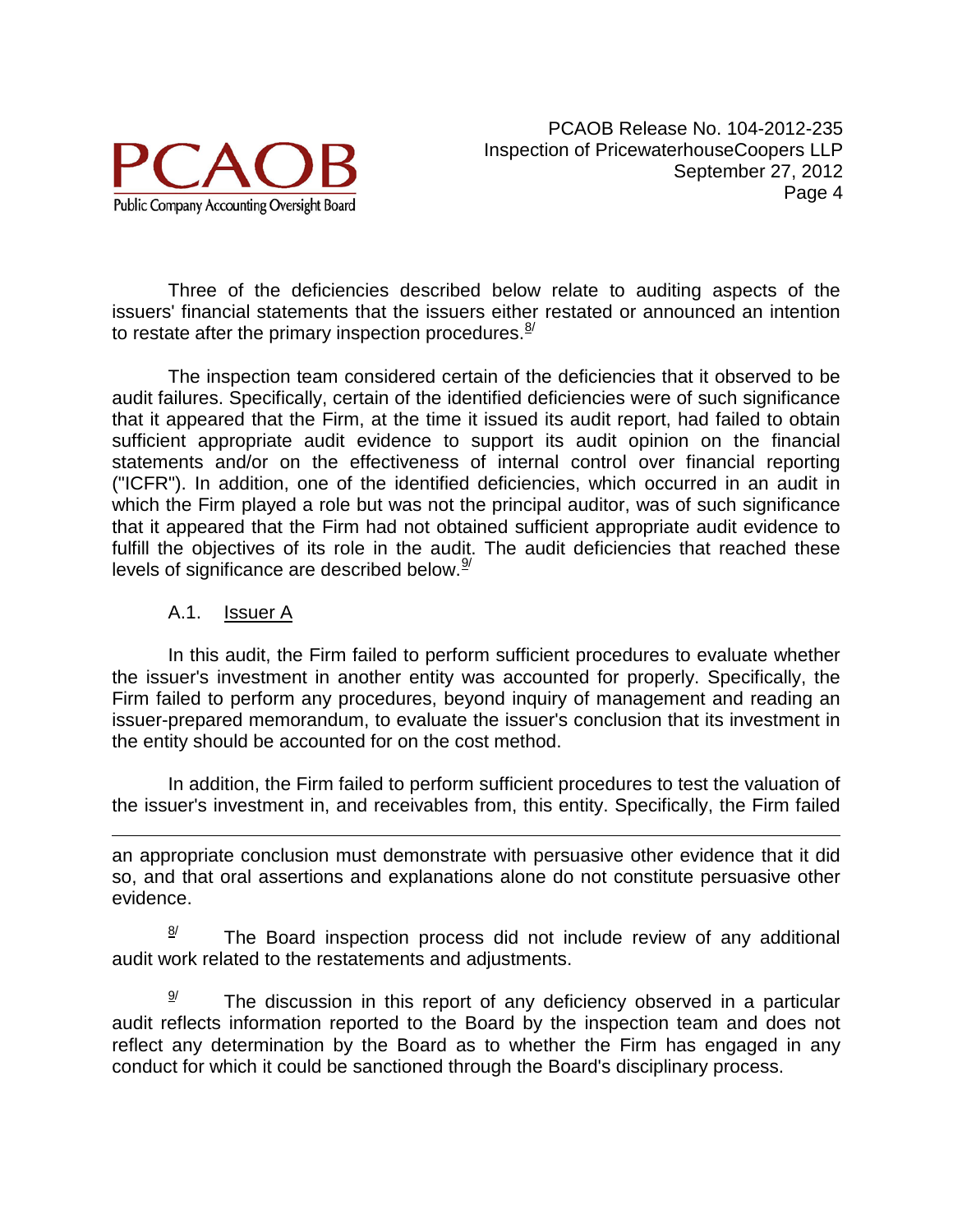

to perform procedures, beyond inquiry of management, to evaluate the issuer's conclusion that its investment in, and receivables from, this entity were not impaired, even though the Firm's work papers included a number of potential impairment indicators, including indications that the entity lacked sufficient cash to fund its operations for the next 12 months.

#### A.2. Issuer B

In this audit, the Firm failed in the following respects to obtain sufficient appropriate audit evidence to support its audit opinion on the financial statements –

- The issuer discontinued production of a significant product line during the prior year and introduced a new product line to replace it. There were no sales of the discontinued product line during the last nine months of the year under audit. The issuer calculated a separate reserve for this product line based on factors and assumptions that were specific to this product line. The Firm failed to test, beyond inquiry, the significant assumptions management used to calculate this separate reserve, which was approximately one-third of the recorded value of the product inventory.
- The Firm identified revenue and accounts receivable as significant accounts. The Firm used the issuer's internal audit group to test whether revenue recorded near year end was recorded in the appropriate period ("cut-off"), and also to test the subsequent cash receipts for accounts receivable for which confirmations were not returned. The Firm, however, failed to appropriately supervise the work of the internal auditors, as the internal auditors independently selected the transactions for the cut-off testing, and the Firm did not direct or test any of the work performed by the internal auditors in these areas.

#### A.3. Issuer C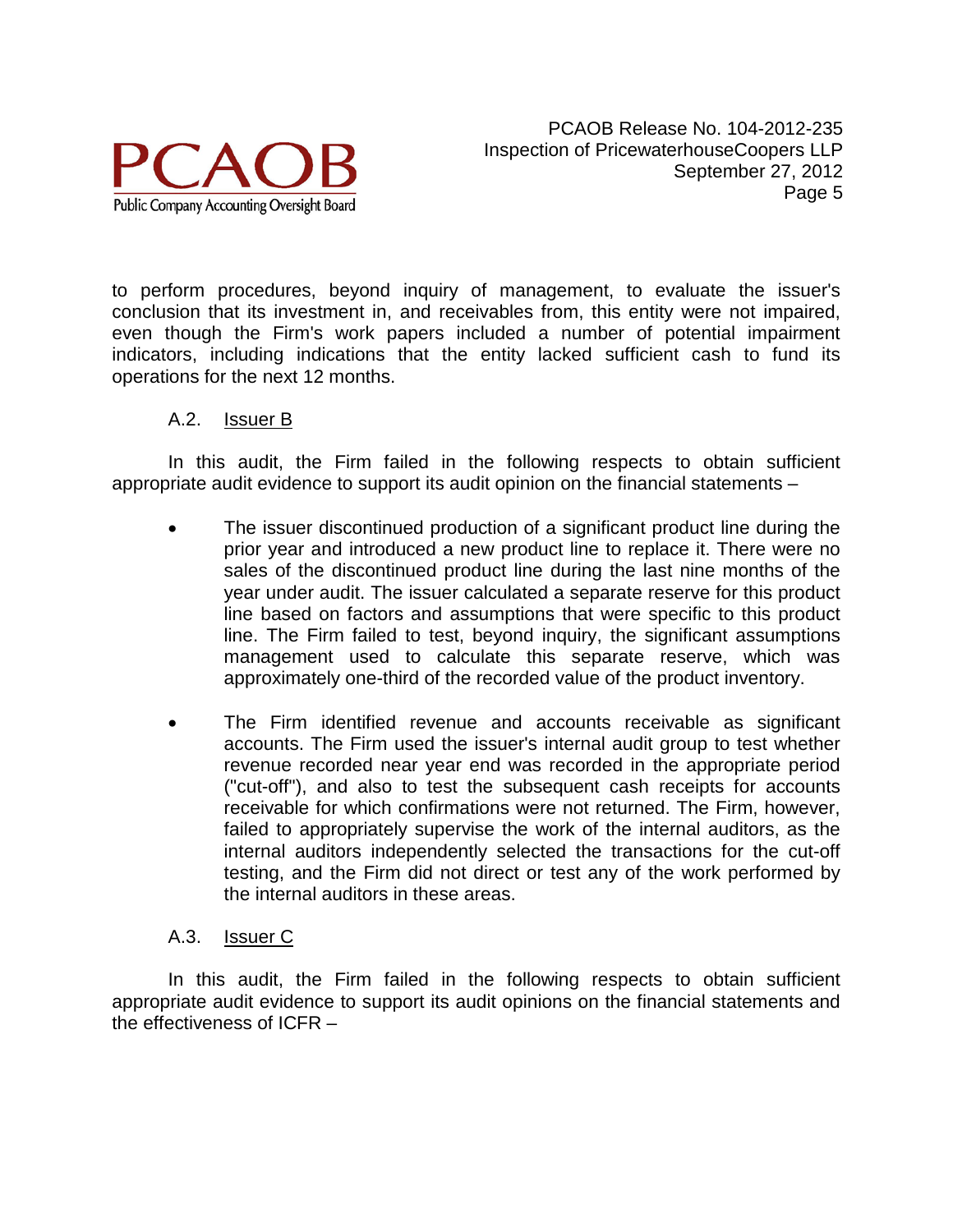

- The Firm failed to perform sufficient procedures to test the controls related to the issuer's process for determining whether a legal entity is a variable interest entity ("VIE") and, if so, whether it needed to be consolidated. Specifically, the issuer engaged an external consultant to assist with the implementation of the new accounting standard related to the consolidation of VIEs. The issuer also engaged the same external consultant to perform its internal audit function, including the testing of internal controls related to the issuer's process for analyzing legal entities based on the new accounting standard. The Firm used the work of the external consultant to reduce the extent of its testing of internal controls in this area, but there was no evidence in the audit documentation, and no persuasive other evidence, that the Firm had assessed the effect of the consultant's services on the consultant's objectivity.
- The Firm failed to test the completeness of the list of VIEs that the issuer used in determining which VIEs should be consolidated after the initial adoption of the new accounting standard.
- For certain financial instruments without readily determinable fair values ("hard-to-value financial instruments"), when the issuer's standard model produced fair value measurements that the issuer considered to be unreasonable, the issuer developed its fair value measurements using assumptions based on certain transactions that had occurred in the first quarter of the prior year. In addition, for certain of these financial instruments, when the issuer expected losses to be realized, the issuer adjusted the fair value measurement based, in part, on the performance of the underlying collateral. The Firm failed to perform sufficient procedures to test the fair value measurements of these financial instruments and the related controls in the following respects –
	- o The Firm selected for testing certain review controls over the issuer's valuation of the financial instruments, but failed to sufficiently test the controls. Specifically, the Firm's testing of the operating effectiveness of these controls was limited to obtaining evidence that such reviews had occurred and comparing management reports to other information that was prepared by the issuer and not otherwise subject to controls testing.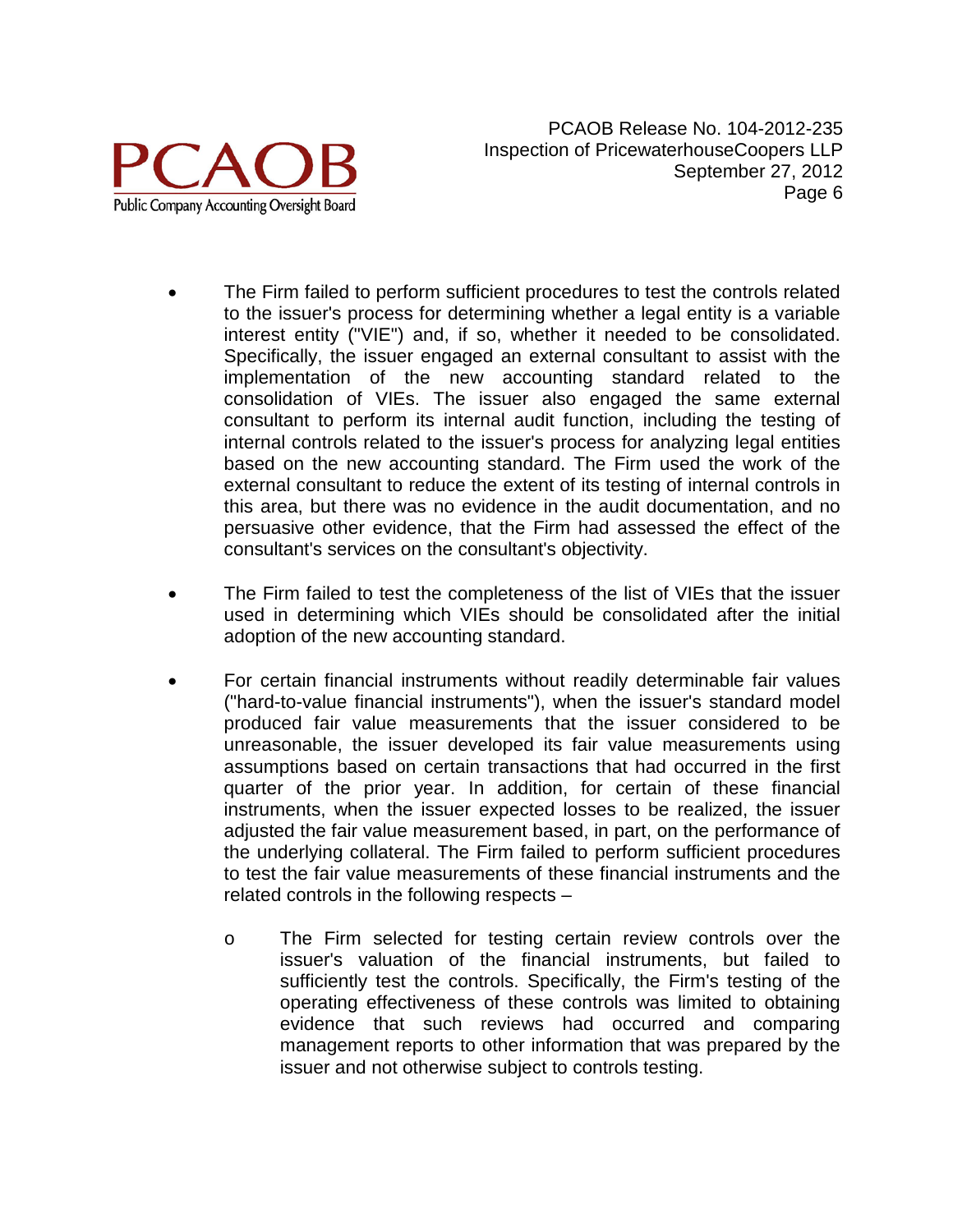

- o The Firm tested certain of the hard-to-value financial instruments that were valued based in part on the performance of the underlying collateral, but it failed to test whether the issuer's population of financial instruments that should have been valued using this method was complete. The Firm also failed to identify and test any controls related to the issuer's identification of these financial instruments.
- The Firm relied on certain review controls over the issuer's valuation of certain loss reserves, but failed to perform sufficient procedures to test these controls. Specifically, there was no evidence in the audit documentation, and no persuasive other evidence, that the Firm had tested the operating effectiveness of these controls beyond obtaining evidence that such reviews had occurred.
- A.4. Deficiencies in Testing the Fair Value Measurements and Disclosures of Financial Instruments without Readily Determinable Fair Values

In eight audits, $\frac{10}{10}$  $\frac{10}{10}$  $\frac{10}{10}$  due to deficiencies in testing the fair value measurements of, and the disclosures related to, hard-to-value financial instruments, including certain municipal bonds, asset-backed securities, collateralized mortgage obligations, other mortgage-backed securities, and credit default swaps, the Firm failed to obtain sufficient appropriate audit evidence to support its audit opinions. The deficiencies related to the audits of issuers C and D are described separately in Parts I.A.3 and I.A.5. The deficiencies in the other six audits are as follows –

In four of these audits,  $11/$  $11/$  the Firm failed to obtain an understanding of the specific methods and/or assumptions underlying fair value measurements that were obtained from pricing services or other third parties and used in the Firm's testing of the fair value of certain of the hard-to-value financial instruments.

<span id="page-8-1"></span> $11/$  Issuers E, F, G, and H

<span id="page-8-0"></span> $10$  Issuers C, D, E, F, G, H, I, and J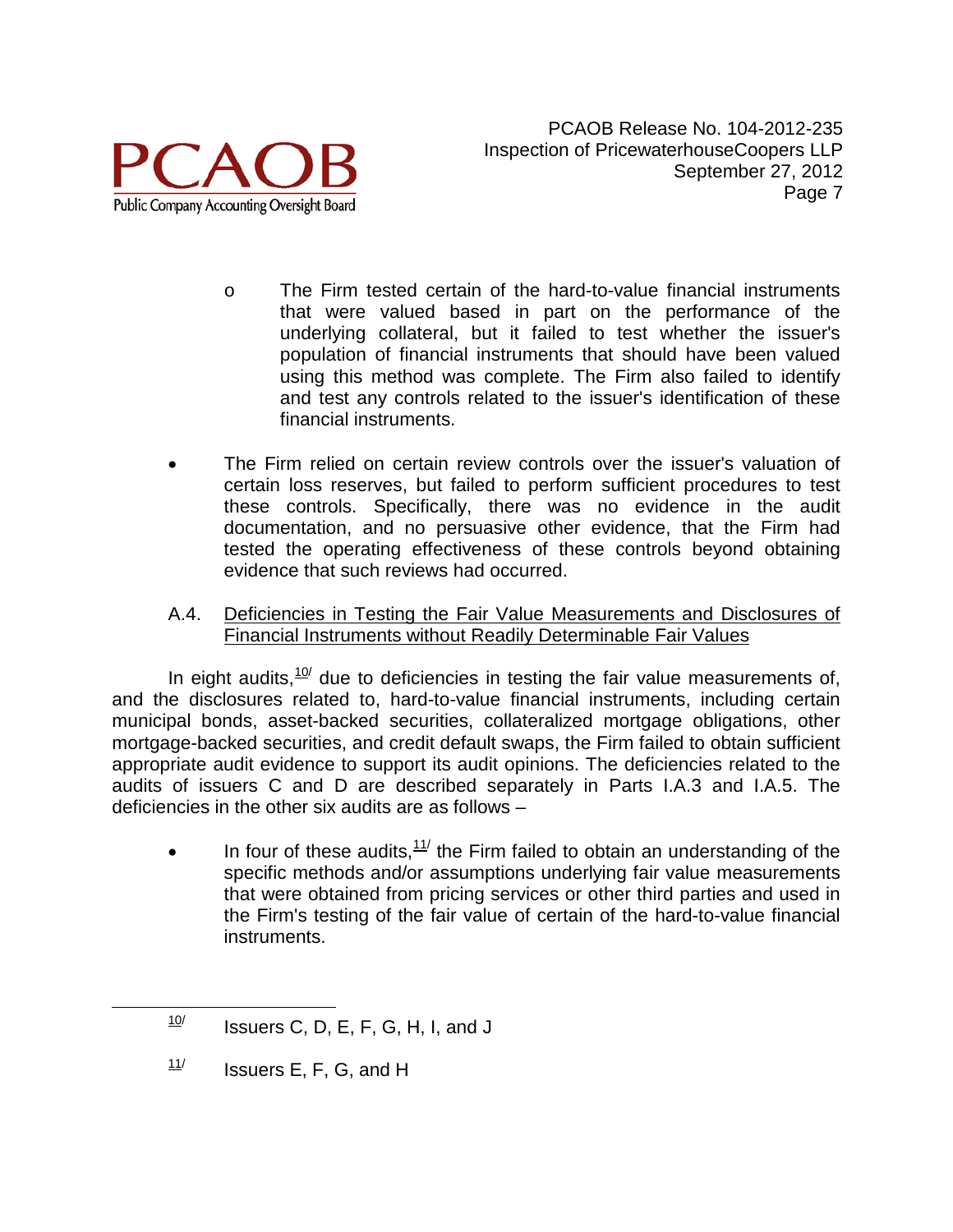

- In one of these audits,  $12$ <sup>/</sup> the Firm failed to test certain significant inputs used by the issuer to determine its fair value measurements for certain hard-to-value financial instruments.
- In two of these audits,  $13$ <sup>/</sup> the Firm failed to sufficiently test the issuers' disclosures of certain hard-to-value financial instruments as level 2 or level 3 in the fair value hierarchy set forth in Financial Accounting Standards Board ("FASB") Accounting Standards Codification ("ASC") Topic 820, *Fair Value Measurements and Disclosures*. Specifically, the Firm failed to obtain an understanding of whether the financial instruments were valued using significant inputs that were observable or unobservable.
- In two of these audits,  $14/$  the Firm failed to perform any substantive procedures to test the year-end fair value measurements of certain groups of hard-to-value financial instruments.
- In one of these audits,  $15$  the Firm failed to perform sufficient procedures to test the fair value measurements of certain hard-to-value financial instruments for which it had requested, but not received, a price from pricing services. Specifically, the Firm's procedures for these financial instruments were limited to comparing the issuer's recorded price for one of these financial instruments to pricing information from the same source that the issuer had used.
- The Firm failed to evaluate, or sufficiently evaluate, the implications of significant differences in fair value measurements from different sources for individual financial instruments. Specifically –

<span id="page-9-0"></span> $\frac{12}{12}$  Issuer E

- <span id="page-9-1"></span> $\frac{13}{1}$  Issuers H and I
- <span id="page-9-2"></span> $\frac{14}{14}$  Issuers E and J
- <span id="page-9-3"></span> $\frac{15}{15}$  Issuer F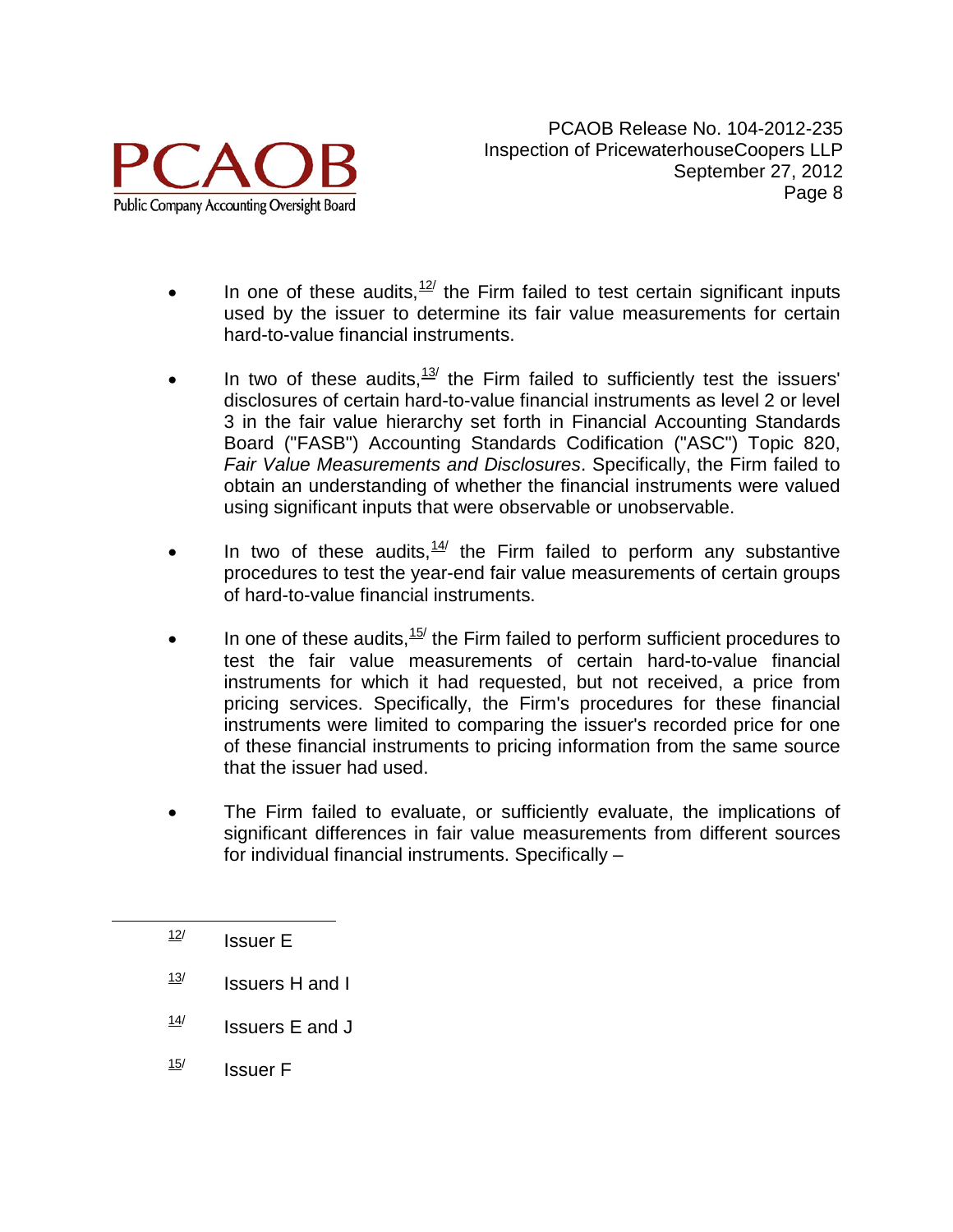

- o In three audits, for certain hard-to-value financial instruments, the Firm obtained multiple prices and used the price closest to the issuer's recorded price in testing the fair value measurements. In one of these audits,  $16$ <sup>t</sup> the Firm failed to evaluate the implications of the significant differences between the other prices obtained and the issuer's prices. In the second audit,  $17/1$  $17/1$  the Firm failed to sufficiently evaluate the implications of the significant differences between the other prices obtained and the issuer's prices, as it limited its evaluation to certain of the largest differences. In the third audit,  $18$ <sup>/</sup> the Firm limited its evaluation of the significance of the differences between the other prices obtained and the issuer's prices to inquiring of management regarding differences over an established threshold.
- $\circ$  In one audit,  $\frac{19}{2}$  $\frac{19}{2}$  $\frac{19}{2}$  the issuer used two valuation methods when determining the fair value measurement for a portfolio of hard-tovalue financial instruments. The issuer based its recorded value on one of these methods and used the second method to test the recorded fair value measurements. For one portion of the portfolio, the Firm tested the fair value measurements that the issuer determined using the second method. The Firm failed to evaluate the implications of the significant differences in the fair value measurements resulting from the two methods for these financial instruments. For the other portion of this portfolio, the Firm failed to test the fair value measurements determined by the issuer.
- <span id="page-10-0"></span> $\frac{16}{ }$  Issuer G
- <span id="page-10-1"></span> $17$  Issuer H
- <span id="page-10-2"></span> $\frac{18}{18}$  Issuer I
- <span id="page-10-3"></span> $\frac{19}{12}$  Issuer E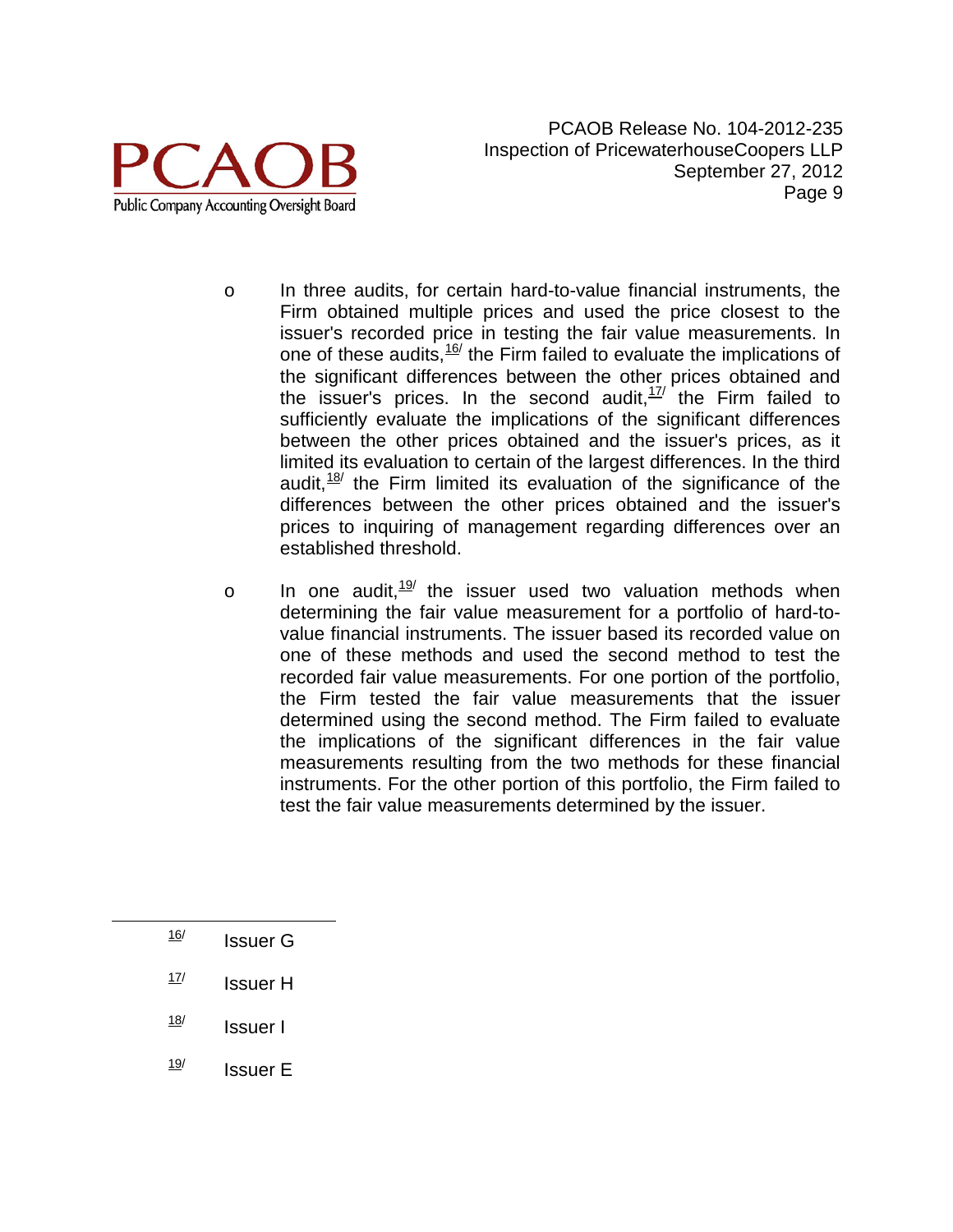

### A.5. Issuer D

The audit report on the consolidated financial statements of this issuer was issued by a foreign affiliate of the Firm, and the Firm played a substantial role in the audit. The Firm failed to perform sufficient procedures to test the fair value measurements of certain hard-to-value financial instruments and the related controls. Specifically –

- The Firm tested the fair value measurements of certain hard-to-value financial instruments by developing, for each type of financial instrument, a single fair value measurement, and then comparing the fair value measurement developed by type to the issuer's recorded values for each of the various individual financial instruments of that type. The Firm's approach was insufficient in the following respects –
	- o The Firm failed to consider many of the specific characteristics of the individual financial instruments, including the performance of the collateral underlying certain of the financial instruments, when developing its single fair value measurement by type of financial instrument. Further, the Firm identified a hard-to-value financial instrument with certain characteristics related to the underlying collateral that were different from the characteristics that generally existed for that type of financial instrument. These unique characteristics significantly affected the fair value measurement of the financial instrument, but the Firm failed to perform any additional procedures to determine whether similar characteristics existed in other financial instruments.
	- o In developing its independent fair value estimates for certain of these types of hard-to-value financial instruments, the Firm applied discounts to certain market data. The Firm, however, failed to perform procedures to evaluate whether these discounts were reasonable.
- The Firm failed to obtain an understanding of the specific methods and assumptions underlying certain fair value measurements that it obtained from pricing services or other sources and used in its testing of the fair value measurements of certain hard-to-value financial instruments.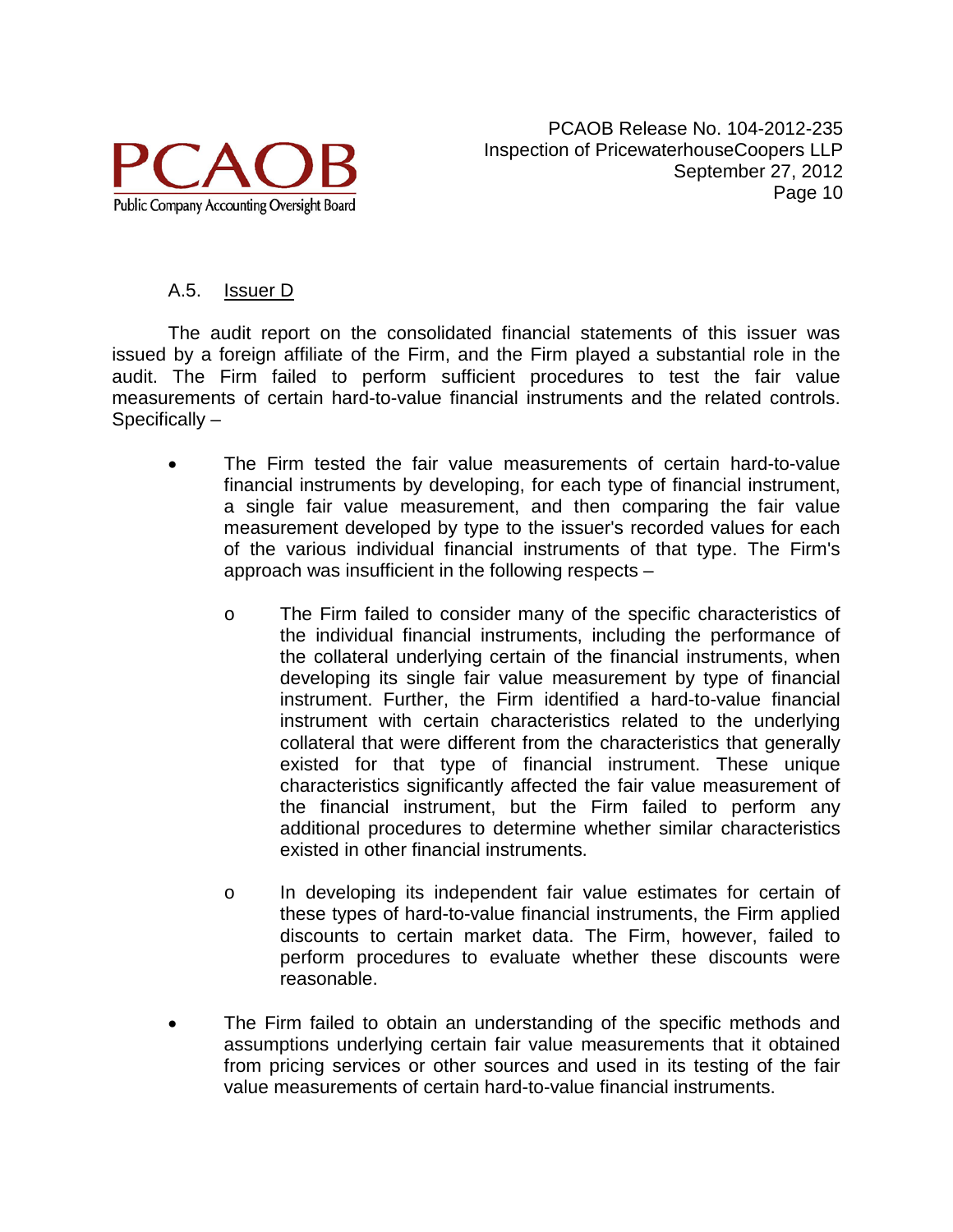

- The Firm failed to perform sufficient procedures to test the controls over the valuation of certain hard-to-value financial instruments. Specifically –
	- o The Firm identified that the issuer personnel performing the price verification control for these financial instruments used market information obtained from one of the issuer's traders. The Firm, however, failed to evaluate whether the information the trader provided was reflective of market conditions and was therefore reliable for use in the control.
	- o For certain of the financial instruments the Firm selected to test the price verification control, there was no evidence in the audit documentation, and no persuasive other evidence, that the Firm had tested, beyond inquiry of management, whether the significant valuation assumptions used in the performance of the price verification control were supported.

### A.6. Issuer E

In this audit, in addition to the deficiencies described in Part I.A.4 related to testing the fair value measurements of, and disclosures related to, hard-to-value financial instruments, the Firm failed in the following respects to obtain sufficient appropriate audit evidence to support its audit opinions on the financial statements and the effectiveness of ICFR –

- The Firm failed to sufficiently test the issuer's allowance for loan losses ("ALL"). Specifically, the Firm failed to evaluate, beyond inquiring of management and reading regulatory examination reports, a significant assumption used to develop the formula-driven component of the issuer's ALL for homogenous loans. In addition, for certain of these loans, the Firm failed to perform substantive procedures, beyond inquiry of management, to test the assumptions management used to develop a judgmental component of the ALL.
- The Firm failed to evaluate the reasonableness of certain assumptions underlying the issuer's methodology that the issuer used in its goodwill impairment analysis. In addition, the Firm failed to sufficiently evaluate the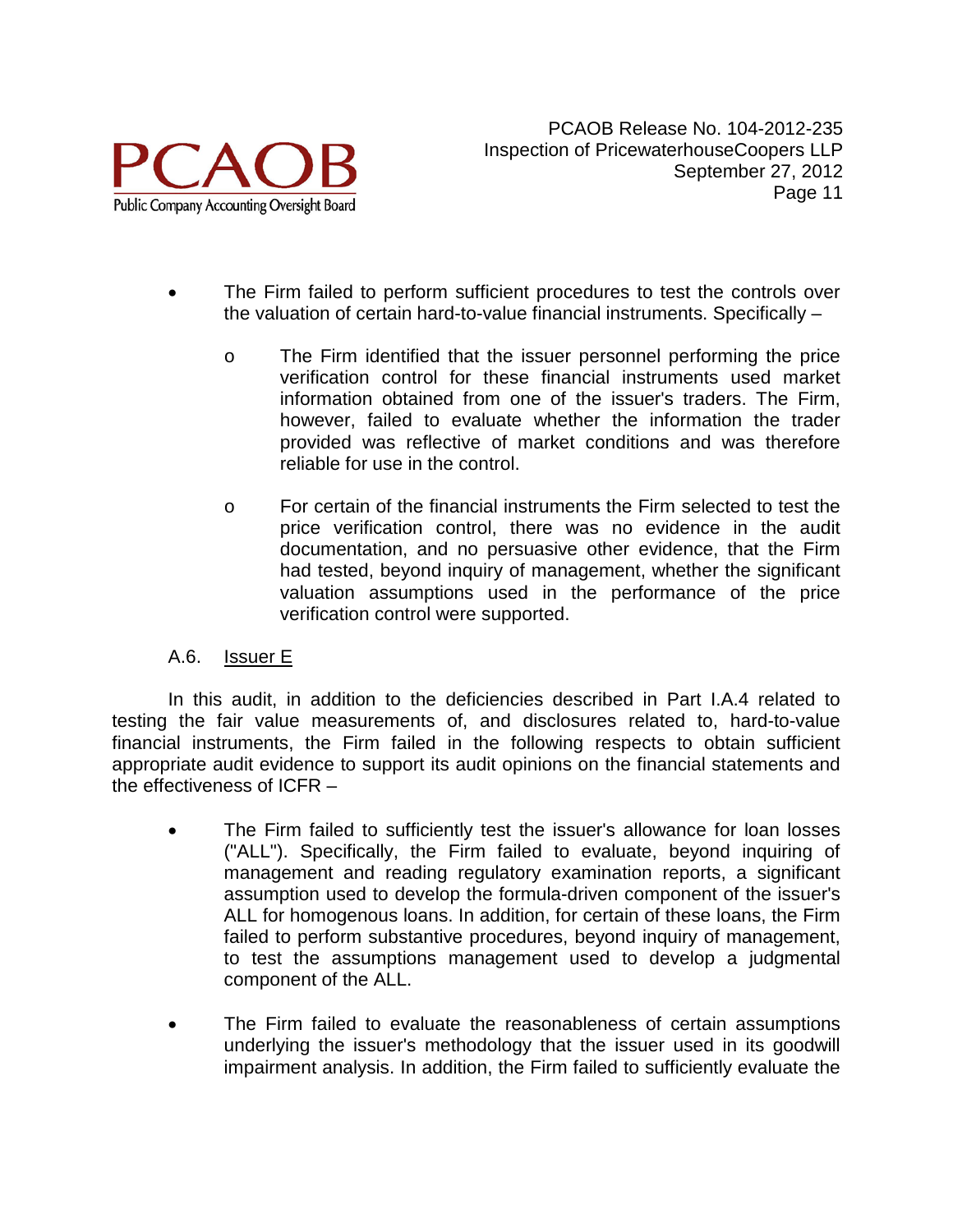

reasonableness of the overall implied control premium that the issuer used in its fair value calculations. Specifically, the overall implied control premium significantly exceeded the control premiums for the individual reporting units and the Firm failed to test the reasonableness of this difference.

• The Firm failed to sufficiently test the completeness and valuation of a loss contingency reserve. Specifically, the Firm failed to identify and test any controls to ensure that all claims were entered into the issuer's system and if so, that they were entered in a timely manner. In addition, the Firm failed to test, beyond inquiry of management, significant assumptions the issuer used to estimate certain other components of this reserve.

## A.7. **Issuer K**

- The Firm failed to sufficiently test the valuation of inventory and the related controls. Specifically, the Firm failed to test certain significant assumptions the issuer used to value inventory and failed to identify and test any controls over one of these assumptions.
- The issuer's controls over inventory included the performance of physical inventory counts for approximately half of its retail inventory locations at an interim date and for the remaining locations at dates near year end. For the locations where inventory was counted at interim dates, the Firm tested the operating effectiveness of this control and performed physical inventory observations at a sample of the locations. With respect to these locations, the Firm failed to perform roll-forward procedures in order to extend its conclusion on the existence and completeness of inventory to year end. In addition, the Firm failed to identify and test any controls over the issuer's inventory roll-forward processes for these locations.
- The Firm failed to perform procedures to test the existence of the issuer's inventory held at non-retail locations.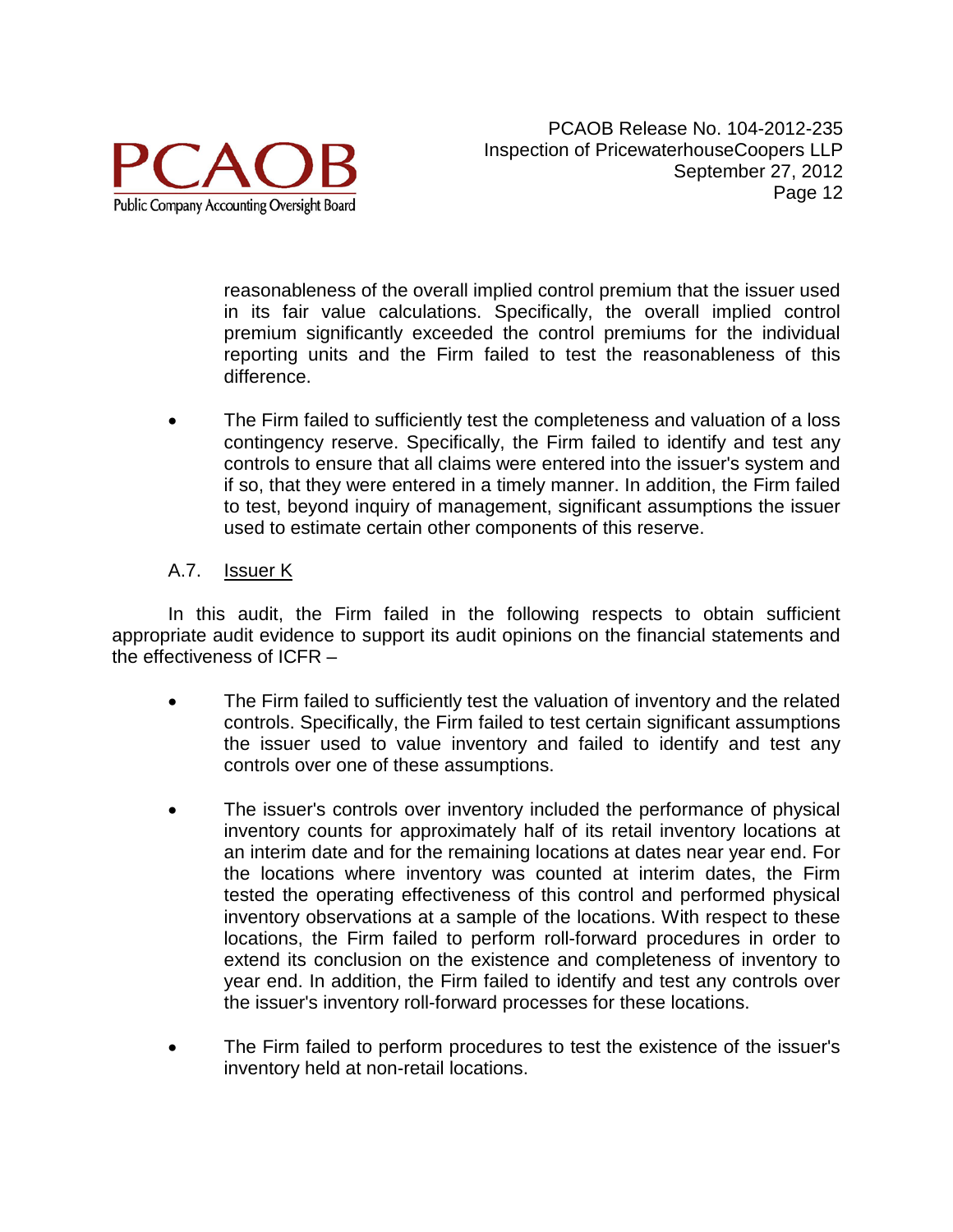

The Firm failed to test the completeness and accuracy of the data used to calculate one of the issuer's significant categories of income. In addition, the Firm failed to sufficiently test liabilities associated with this income. Specifically, the Firm's planned approach to audit these liabilities included the performance of substantive analytical procedures. The Firm, however, failed to obtain evidence that a plausible and predictable relationship existed between its expectations and the recorded amounts.

#### A.8. Issuer L

- The Firm failed to sufficiently test an important entity-level control over revenue. Specifically, the Firm failed to test, beyond inquiry of management, the issuer's investigation of variances identified during the operation of this control, and failed to evaluate whether the control operated at a level of precision that would prevent or detect misstatements that could be material.
- During the year, the issuer acquired a service organization that, both before and after the acquisition, processed transactions and provided data that the issuer used to calculate revenue, accounts receivable, and accounts payable for one of its significant locations. The Firm obtained and relied on a service auditor's report regarding the design and operating effectiveness of controls at the service organization for the first nine months of the year, which included several months after the issuer had acquired the service organization. The Firm failed in the following respects to perform sufficient procedures regarding the controls at the service organization for the period from the date of the acquisition through the issuer's year end. The Firm failed to assess the competence and objectivity of the individuals from the service auditor who performed the testing of controls, and the Firm failed to evaluate and test their work for the period after the acquisition. In addition, the Firm failed to perform sufficient procedures to extend its conclusions regarding the controls at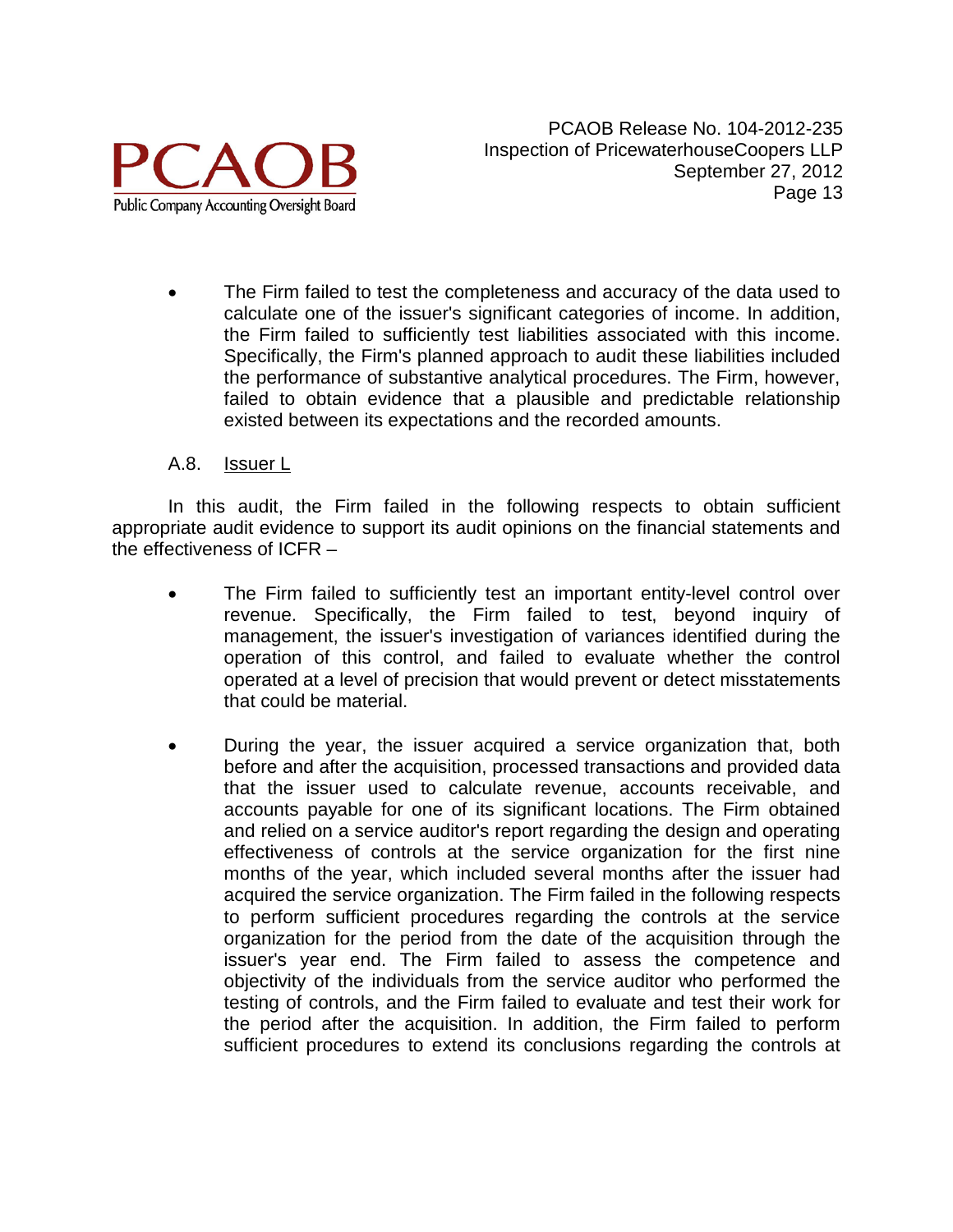

the acquired company to the issuer's year end, as it limited its procedures to inquiry of the acquired company's management.

- The Firm failed to sufficiently test revenue. Specifically
	- o As a result of the deficiencies in testing controls that are discussed above, the Firm did not have a sufficient basis for its reliance, when performing its tests of revenue, on the information provided by the service organization after the acquisition.
	- o The Firm's approach to testing one of the issuer's categories of revenue included testing the largest revenue transactions in order to achieve certain levels of coverage. The Firm failed to perform substantive testing on the remaining population of transactions, which totaled approximately one-third of this category of revenue and was many times the Firm's established materiality level.
	- o The Firm planned to perform substantive analytical procedures to test another category of revenue that represented approximately ten percent of the issuer's consolidated revenue. The Firm, however, failed to establish appropriate expectations, because one of the significant inputs used to develop the expectations was based solely on (a) for one quarter, the responses to inquiries of management and (b) for later quarters, the issuer's results for prior quarters within the year under audit, which had been tested only through these analytical procedures.
- In testing the issuer's accounting for certain business combinations, the Firm failed to test the fair value of certain significant assets acquired and liabilities assumed.

### A.9. Issuer M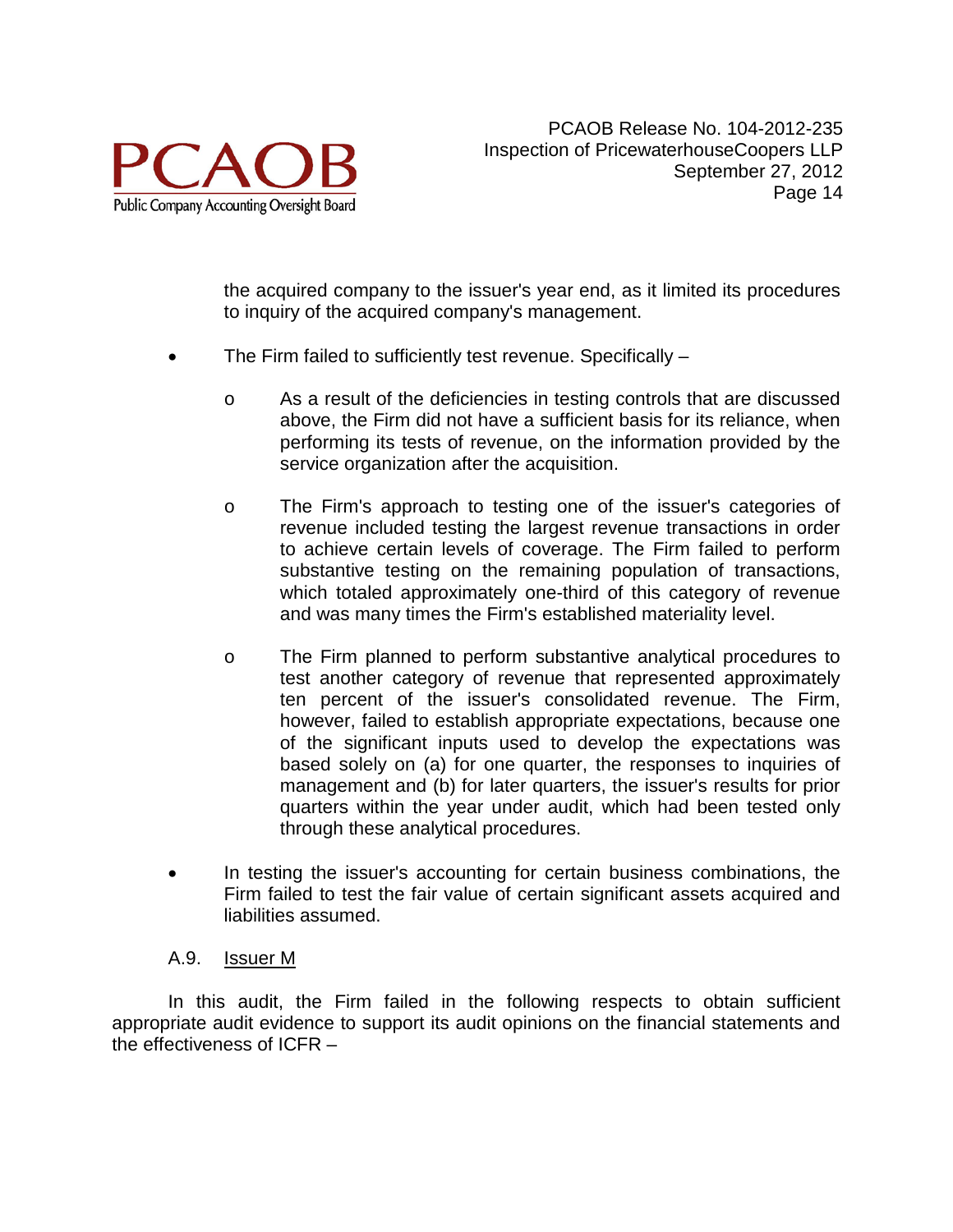

- The Firm failed to perform procedures, beyond inquiry of management, to test that the issuer's inventory was recorded at the lower of its cost or market.
- The Firm failed to perform sufficient procedures to test controls over certain adjustments made to the recorded value of inventory. Specifically, the Firm limited its testing of the control it selected to determining whether those approving the adjustments had the authority to do so, and it failed to test whether the control addressed the completeness and accuracy of the adjustments.
- The Firm failed to perform sufficient procedures to test an important control over the completeness and existence of revenue. Specifically, the Firm's testing of only one instance of the control was insufficient to conclude on the operating effectiveness of the manual components of the control.

### A.10. Issuer N

In this audit, the Firm failed in the following respects to obtain sufficient appropriate audit evidence to support its audit opinions on the financial statements and the effectiveness of ICFR –

• For certain of the issuer's locations that represented approximately half of its revenue, the Firm's planned approach for auditing revenue included reliance on controls, the performance of substantive analytical procedures, and tests of details for a sample of transactions that exceeded a certain defined monetary threshold.

The Firm failed to sufficiently test controls over revenue. The Firm identified three controls related to revenue. One of these controls consisted of management's review of segment financial results and key performance indicators. The Firm failed to sufficiently test the control to determine whether it was operating at a level of precision that would prevent or detect a misstatement that could be material to the financial statements, as the Firm's testing was limited to determining that the review had occurred. For the second control, the Firm used the work of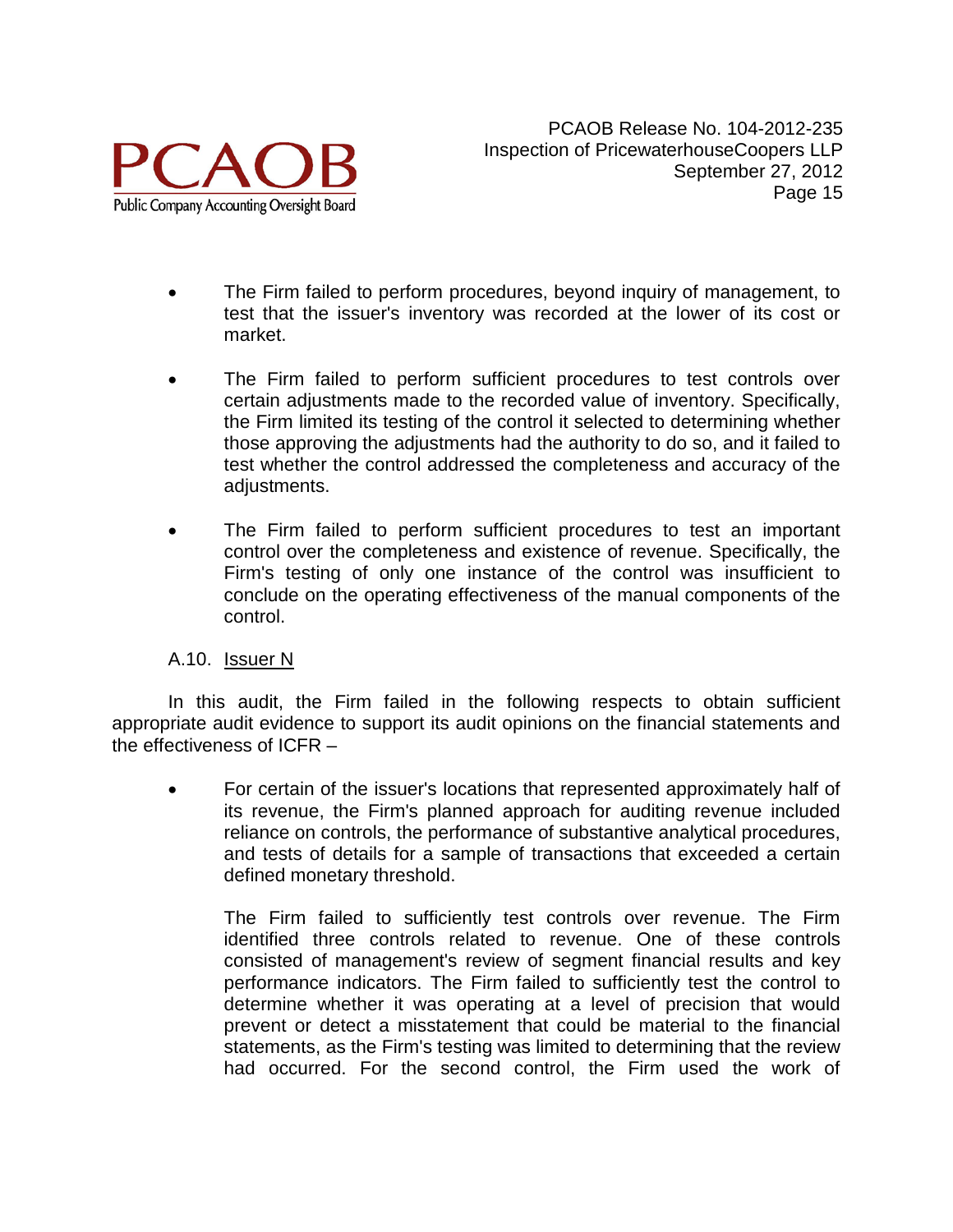

management, but failed to assess the competence and objectivity of management in order to have a basis for using this work. The third control addressed only the completeness of revenue.

In performing its analytical procedures, the Firm developed its expectations based on the issuer's budget, but failed to test the effectiveness of management's process for developing the budget. Further, the Firm failed to obtain corroboration of management's explanations of significant differences between the expected and actual revenues. Due to these deficiencies, the analytical procedures provided little to no substantive assurance. As a result, for those transactions below the monetary threshold the Firm had established for its tests of details, the Firm failed to reduce audit risk with respect to revenue to an appropriately low level. Specifically, the Firm limited any other testing related to those transactions to the procedures it performed in connection with related balance sheet and income statement accounts and its testing of certain journal entries. Transactions below the monetary threshold represented approximately 40 percent of the issuer's revenue for the year.

The issuer prepared cash flow projections that it used in its annual analysis of the possible impairment of goodwill. The projections included significant growth rates for two of its reporting units. The Firm, however, failed to perform procedures, beyond inquiring of management and tracing the projected amounts to issuer documents, to assess whether the projected growth rates were reasonable.

#### A.11. Issuer O

In this audit of a new client, the Firm failed in the following respects to obtain sufficient appropriate audit evidence to support its audit opinions on the financial statements and the effectiveness of ICFR –

• For certain of the issuer's units that in the aggregate presented a reasonable possibility of material misstatement, the Firm's approach to testing the controls over revenue, accounts receivable, allowance for doubtful accounts, and inventory was to identify and test certain entitylevel controls. The Firm, however, failed to obtain evidence that these controls were designed or operating at a level of precision that would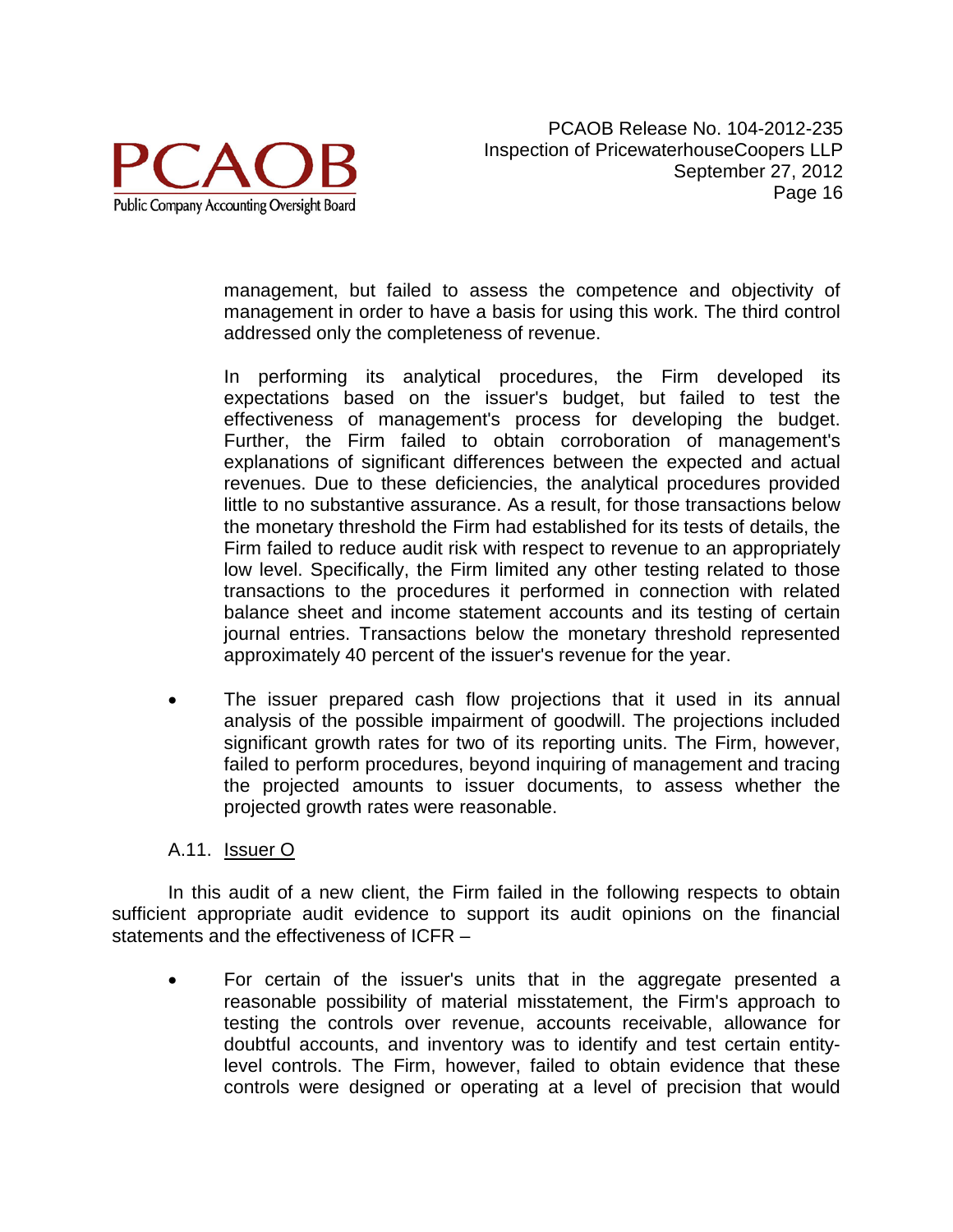

prevent or detect a misstatement that could be material. Further, the Firm failed to perform substantive procedures at these units to test revenue, accounts receivable, allowance for doubtful accounts, and inventory. In addition, the Firm identified a specific risk of fraudulent journal entries, but failed to include journal entries recorded in the general ledgers of these units in its population of journal entries subject to testing.

- For one of the issuer's units, the Firm assessed controls over revenue as effective and tested all revenue transactions over a certain monetary threshold. With respect to revenue transactions below that threshold that were recorded throughout the year, the Firm failed to reduce audit risk with respect to revenue to an appropriately low level. Specifically, the Firm limited any testing related to those transactions to the procedures it performed in connection with related balance sheet and income statement accounts and its testing of certain journal entries. Revenue from the transactions below the monetary threshold for this unit represented approximately 95 percent of the revenue for this unit, and was many times the Firm's established materiality level.
- In testing the issuer's accounting for certain business combinations completed during the year, the Firm used the work of an external valuation specialist retained by the issuer. The Firm, however, failed to sufficiently test certain of the data and assumptions that management provided to the specialist for use in the determination of the fair value of acquired core technology, in-process research and development, customer relationships, and trade names, as well as the fair value of the issuer's contingent consideration related to the acquisitions. Specifically, the Firm failed to test, beyond inquiry of management, the forecasted cash flows, customer attrition rates, and management's assessment of the probability of achieving certain milestones.

### A.12. Issuer P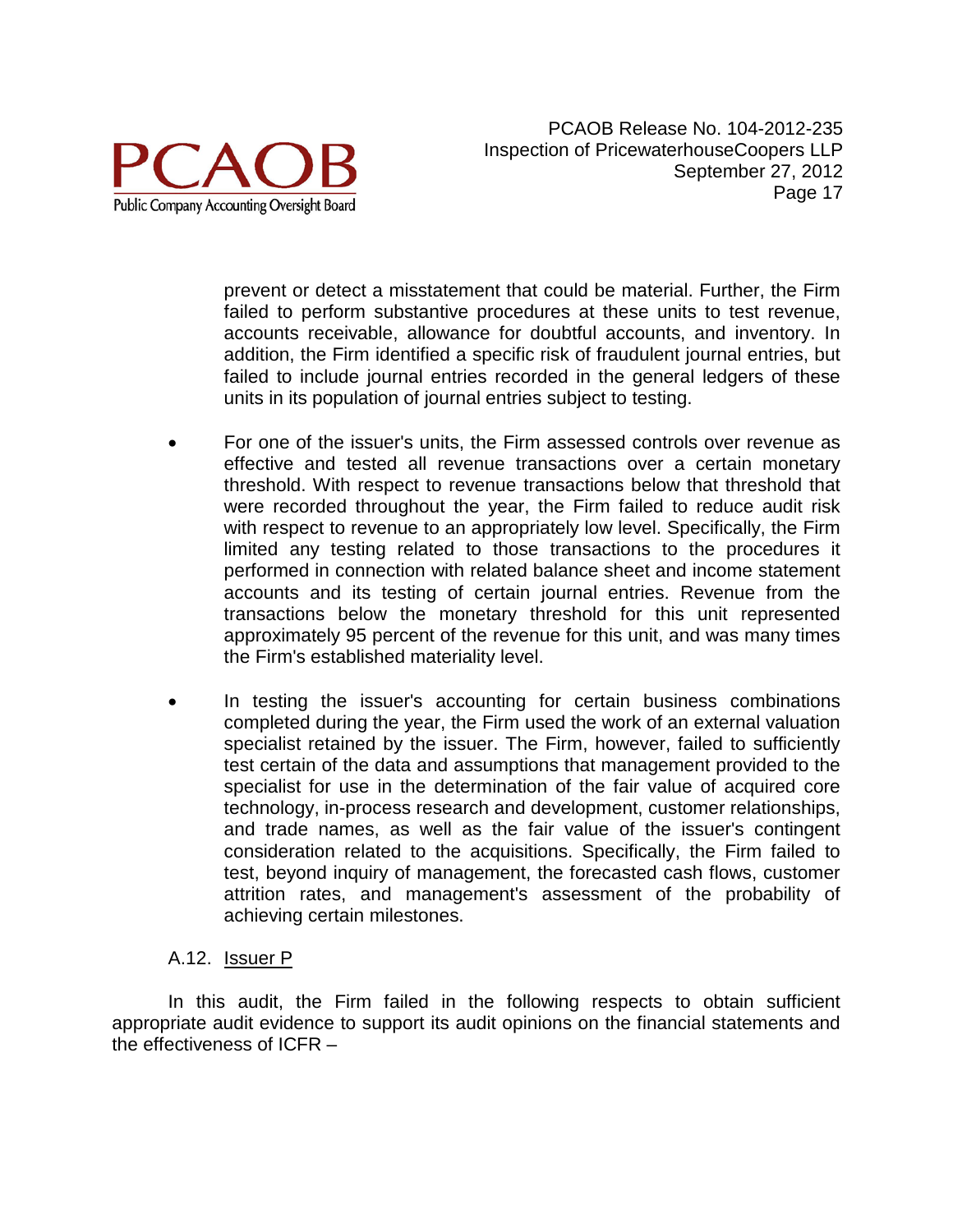

- The Firm failed to identify and test any controls that addressed the accuracy of the billing rates used for the majority of the issuer's revenue transactions, other than a control that addressed only the risk of understatement of billing rates. In addition, the Firm failed to obtain a sufficient understanding of the design of an important review control over the accuracy of hours billed, as it failed to obtain an understanding of how exceptions were identified and resolved. Further, the Firm planned to use a benchmarking strategy with respect to controls over the completeness and accuracy of reports used in controls over revenue transactions. The Firm, however, did not execute an effective benchmarking strategy, as it failed to identify the applications that generated the reports and to determine whether there were any modifications to those applications during the year.
- For certain of the issuer's locations that in the aggregate presented a reasonable possibility of a material misstatement, the Firm relied on an entity-level control over the issuer's primary category of revenue. The Firm failed to test, beyond inquiry of management, this entity-level control. In addition, the Firm failed to perform substantive procedures to test the issuer's primary category of revenue and the related cost of sales at these locations.

### A.13. Issuer Q

The Firm's planned approach for auditing the issuer's revenue at two business units included performing substantive analytical procedures and testing sales cut-off. The Firm failed in the following respects to obtain sufficient appropriate audit evidence to support its audit opinion on the financial statements –

With respect to certain of the analytical procedures, the Firm failed to establish that the inputs that it used to calculate its expectations had a plausible and predictable relationship to the recorded amounts. In addition, when establishing its thresholds for investigation of significant differences between the recorded and expected amounts, the Firm failed to consider the possibility that a combination of misstatements could aggregate to an unacceptable amount. As a result, the aggregated uninvestigated differences exceeded the Firm's established materiality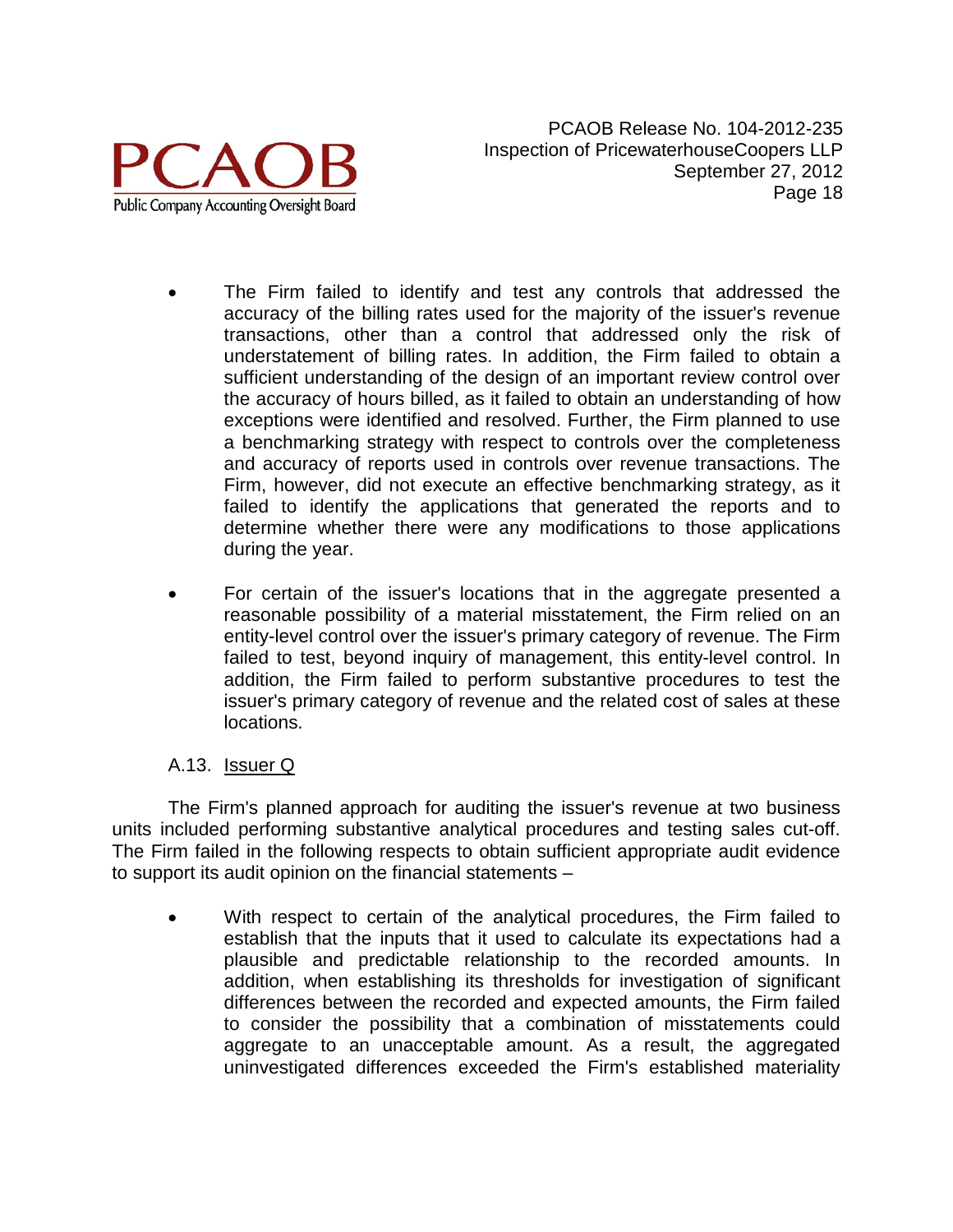

level for each business unit by a significant amount. Further, the Firm failed to obtain corroboration of management's explanations for most of the differences above its thresholds.

• The Firm had identified a risk of fraud related to improper revenue recognition due to sales cut-off issues. The Firm, however, did not perform any substantive tests for sales cut-off.

#### A.14. Issuer R

After the Firm issued its report on ICFR, the issuer identified a material weakness. The Firm failed to identify that the conditions that constituted the material weakness had existed as of the issuer's year end covered by the Firm's report.

#### A.15. Issuer S

The Firm failed to identify a control deficiency related to the issuer's improper accounting for an equity-method investment and evaluate whether it, individually or in combination with other control deficiencies, represented a material weakness.

### A.16. **Issuer T**

In this audit, the Firm's planned approach for auditing revenue included reliance on internal control, substantive procedures for the related balance sheet accounts, and the performance of substantive analytical procedures. These analytical procedures, however, provided little to no substantive assurance, as the Firm failed to obtain corroboration of management's explanations of significant unexpected differences between expected and actual amounts.

#### A.17. Issuer U

In this audit, the Firm's planned approach for auditing gross revenue included the performance of substantive analytical procedures. The analytical procedures for the majority of gross revenue, however, provided little to no substantive assurance. Specifically, the Firm failed to appropriately develop expectations, as the expectations were developed for net revenue, which included estimated returns and other adjustments, rather than for gross revenue, to which the Firm compared its expectations. As a result, the Firm failed to identify certain differences that were in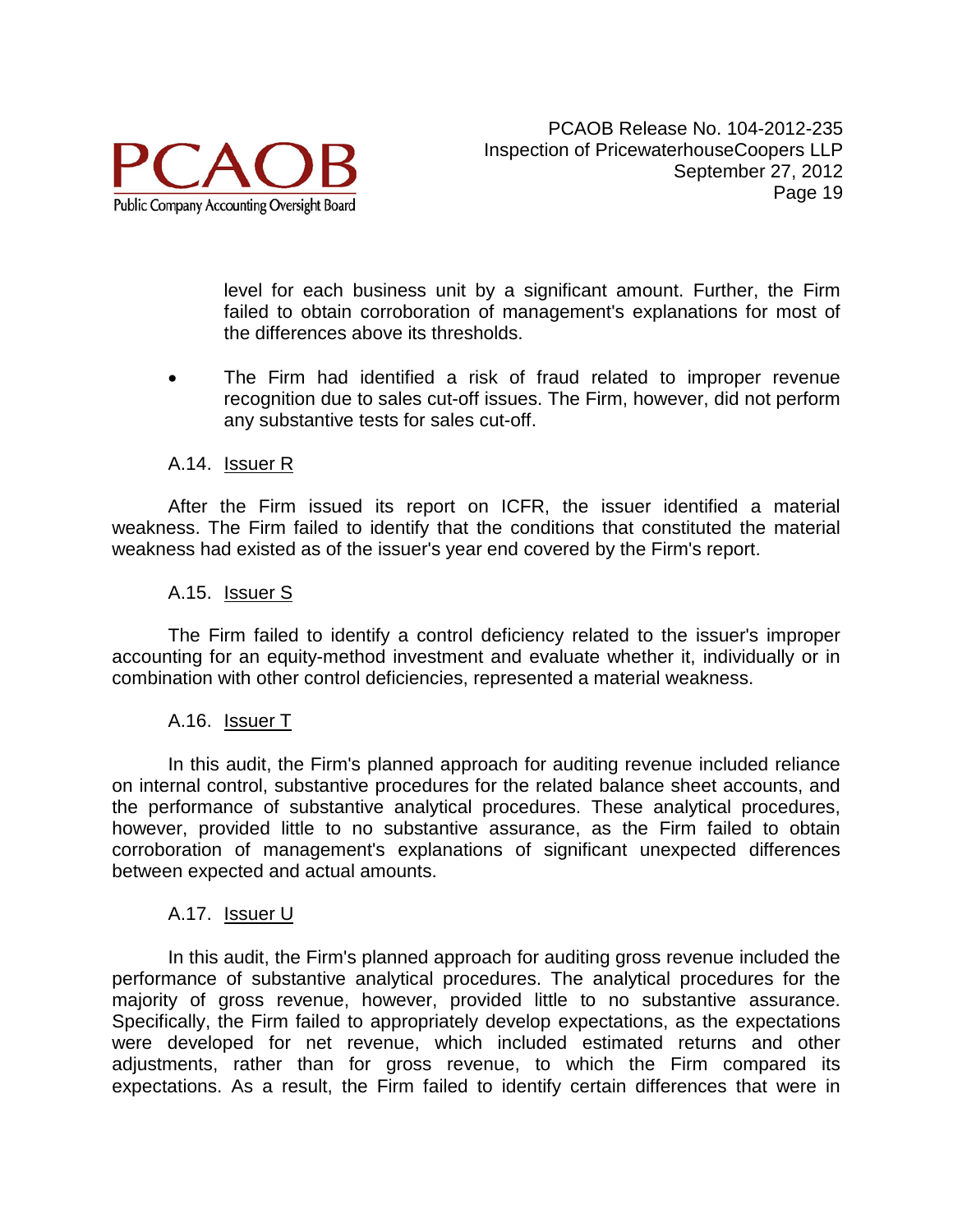

excess of its threshold for investigation. In addition, the Firm failed to investigate one of the significant differences that it had identified.

### A.18. Issuer V

In this audit, the Firm's planned approach to testing revenue included reliance on internal control, substantive procedures for the related balance sheet accounts, tests of sales transactions that either exceeded a certain monetary threshold or met certain riskbased criteria, and the performance of disaggregated analytical procedures. The Firm failed to sufficiently test the majority of the sales transactions selected for testing, as it failed to test the completeness and accuracy of certain of the data that it obtained from the issuer and used in its tests of those transactions. Further, when performing its disaggregated analytical procedures to test the population of sales transactions not covered by the above procedures, the Firm failed to test the completeness and accuracy of certain of the data that it obtained from the issuer and used to establish its expectations.

### A.19. Issuer W

In this audit, the Firm assessed controls over revenue as effective and tested all domestic revenue transactions over a certain monetary threshold. With respect to domestic revenue transactions below that threshold that were recorded throughout the year, the Firm failed to reduce audit risk with respect to revenue to an appropriately low level. Specifically, the Firm limited any testing related to those transactions to the procedures it performed in connection with related balance sheet and income statement accounts and its testing of certain journal entries. Revenue from the transactions below the monetary threshold represented approximately 95 percent of the issuer's domestic revenue for the year, and was many times the Firm's established materiality level.

### A.20. Issuer X

In this audit, with respect to one category of revenue, the Firm assessed controls over revenue as effective and tested all revenue transactions over a certain monetary threshold. With respect to revenue transactions below that threshold that were recorded throughout the year, the Firm failed to reduce audit risk with respect to revenue to an appropriately low level. Specifically, the Firm limited any testing related to those transactions to the procedures it performed in connection with related balance sheet and income statement accounts and its testing of certain journal entries. Revenue from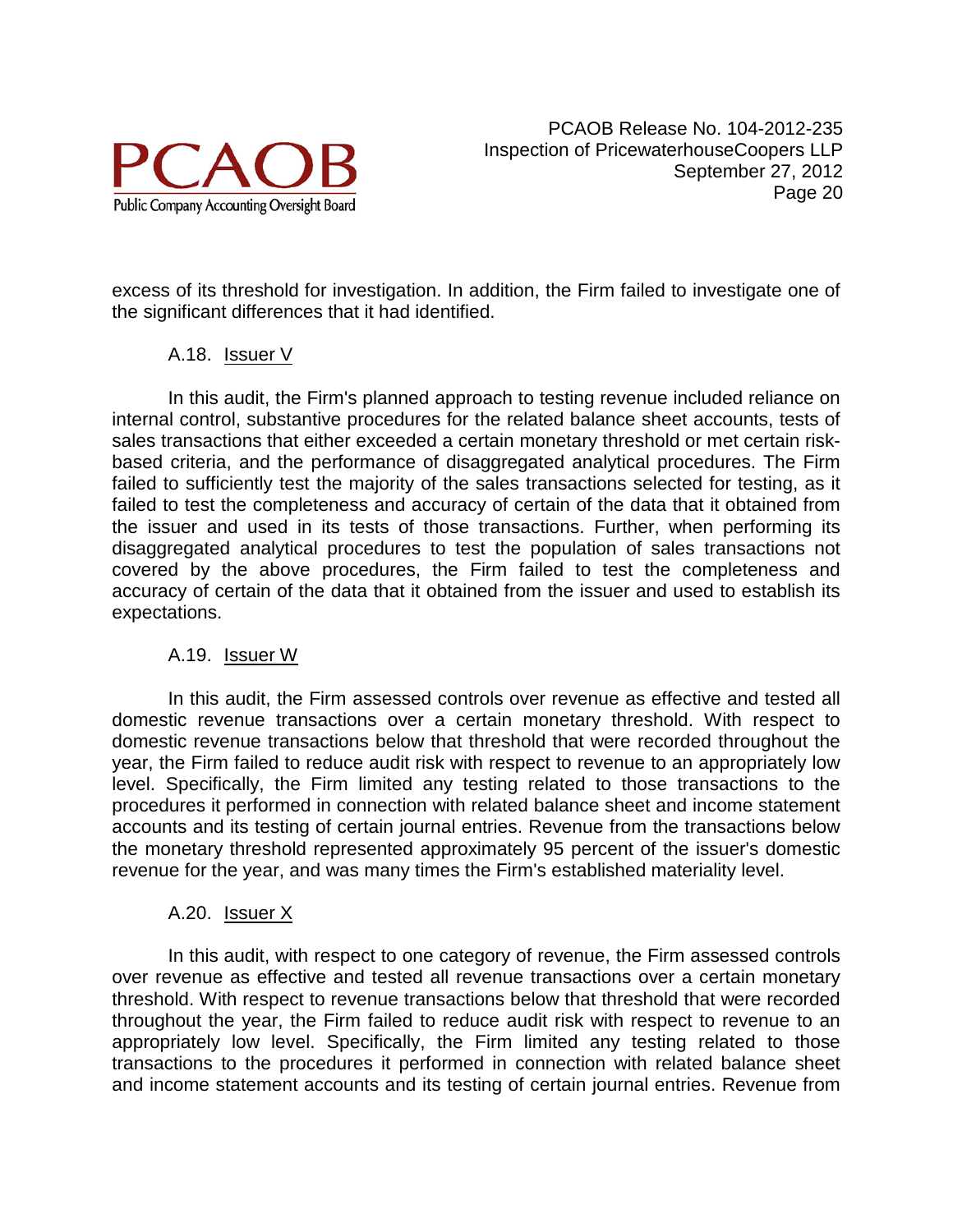

the transactions below the monetary threshold represented approximately 90 percent of the revenue for this category for the year, and was many times the Firm's established materiality level.

#### A.21. Issuer Y

In this audit of a new client, the Firm failed to obtain sufficient appropriate audit evidence to support its audit opinion on the effectiveness of ICFR. Specifically, the issuer processed inventory transactions using two information technology ("IT") applications for one location. The Firm relied on IT general controls ("ITGCs") and application controls at this location, but failed to test these controls (other than a few aspects of ITGCs that were tested at an entity level).

For a third IT application that processed revenue and inventory transactions for another location, the Firm used the work of the issuer's internal auditors to test ITGCs (other than a few aspects of ITGCs that were tested at an entity level), certain application controls, and a control over the entry of contract information into this IT application. The Firm, however, failed to obtain an understanding of the specific procedures performed by the internal auditors, including the sample sizes tested. Further, other than controls over the cut-off of revenue and adjustments to revenue, and the controls tested by the internal auditors as noted above, the Firm failed to test any controls over the completeness, valuation, and existence of revenue that was processed by this application even though it relied on controls over such processing.

For both locations, the Firm failed to test controls over the process used to determine the standard costs of individual items in inventory.

#### A.22. Issuer Z

An issuer asserted that a foreign subsidiary's earnings were permanently reinvested outside of the U.S. and therefore did not include those earnings in its U.S. taxable income. During the year, however, the foreign subsidiary transferred significant amounts of cash to a U.S. subsidiary of the issuer. While an agreement existed between the two entities under which the foreign subsidiary would have been able to transfer certain amounts to the U.S. subsidiary without incurring taxes, the Firm failed to test whether the foreign subsidiary's cash transfers were in excess of the amounts allowed under the agreement, and therefore may have been taxable in the U.S.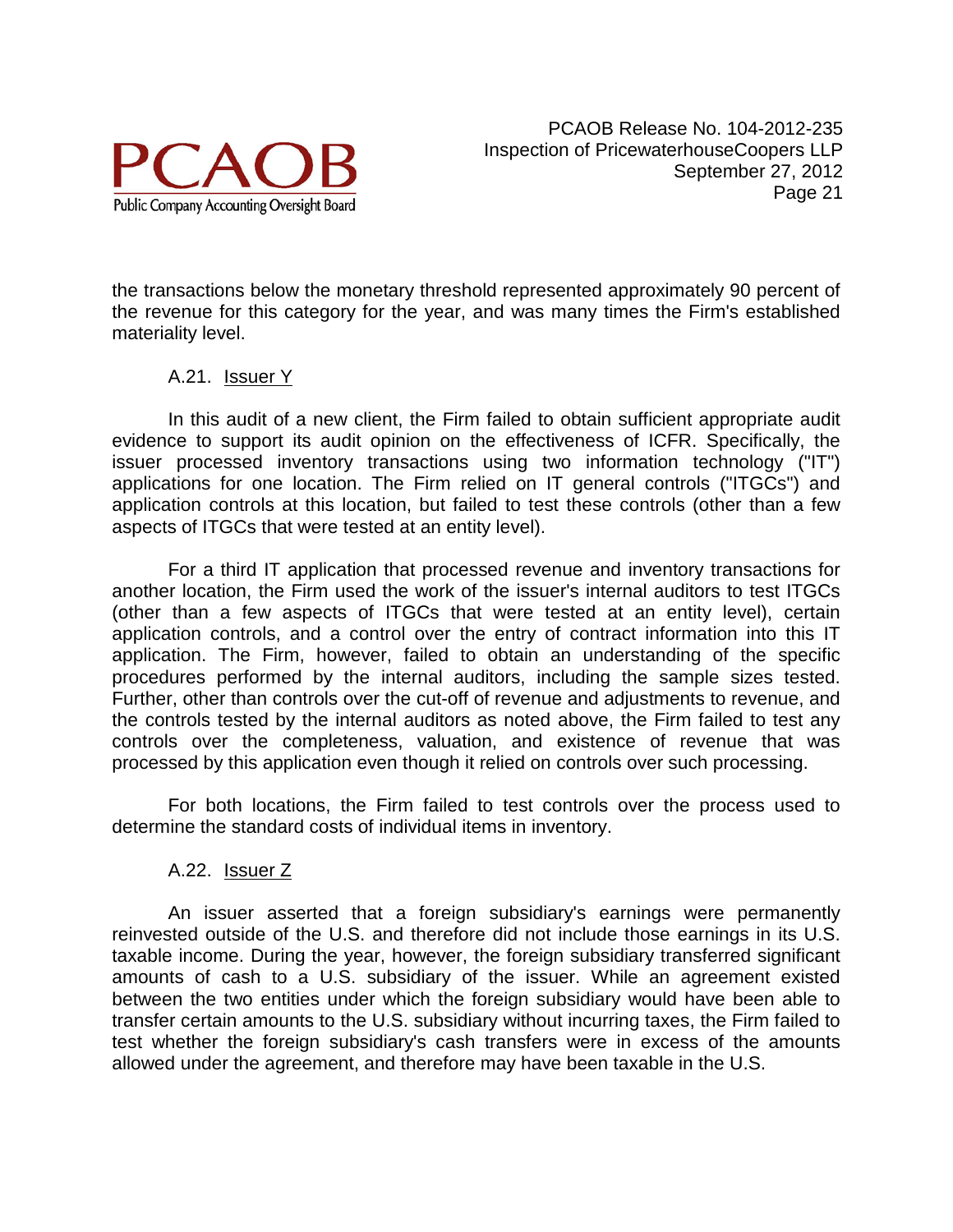

### **B. Review of Quality Control System**

In addition to evaluating the quality of the audit work performed on specific audits, the inspection included review of certain of the Firm's practices, policies, and processes related to audit quality. This review addressed practices, policies, and procedures concerning audit performance and the following five areas (1) management structure and processes, including the tone at the top; (2) practices for partner management, including allocation of partner resources and partner evaluation, compensation, admission, and disciplinary actions; (3) policies and procedures for considering and addressing the risks involved in accepting and retaining clients, including the application of the Firm's risk-rating system; (4) processes related to the Firm's use of audit work that the Firm's foreign affiliates perform on the foreign operations of the Firm's U.S. issuer audit clients; and (5) the Firm's processes for monitoring audit performance, including processes for identifying and assessing indicators of deficiencies in audit performance, independence policies and procedures, and processes for responding to weaknesses in quality control. Any defects in, or criticisms of, the Firm's quality control system are discussed in the nonpublic portion of this report and will remain nonpublic unless the Firm fails to address them to the Board's satisfaction within 12 months of the date of this report.

END OF PART I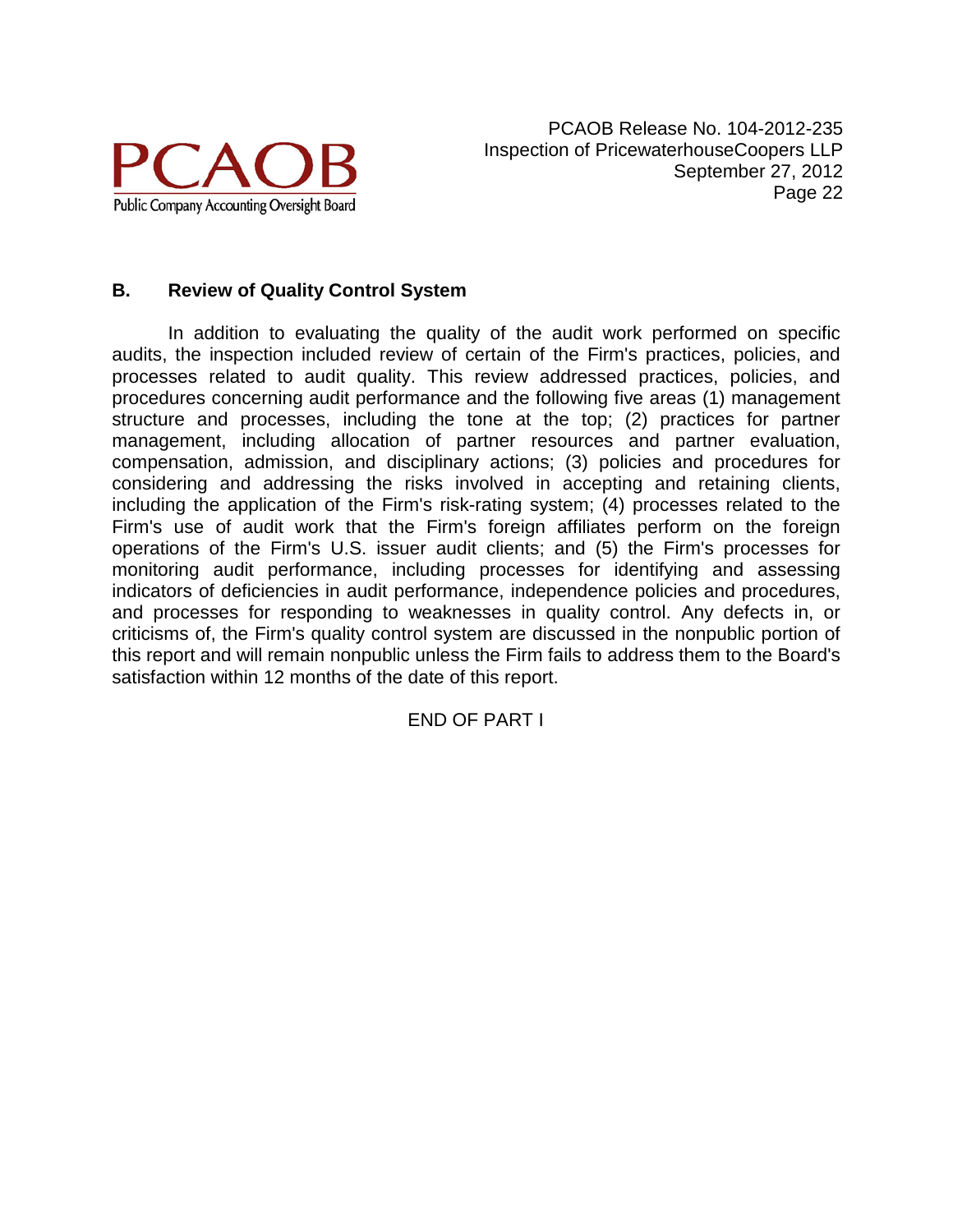

### PART II, PART III, APPENDIX A, AND APPENDIX B OF THIS REPORT ARE NONPUBLIC AND ARE OMITTED FROM THIS PUBLIC DOCUMENT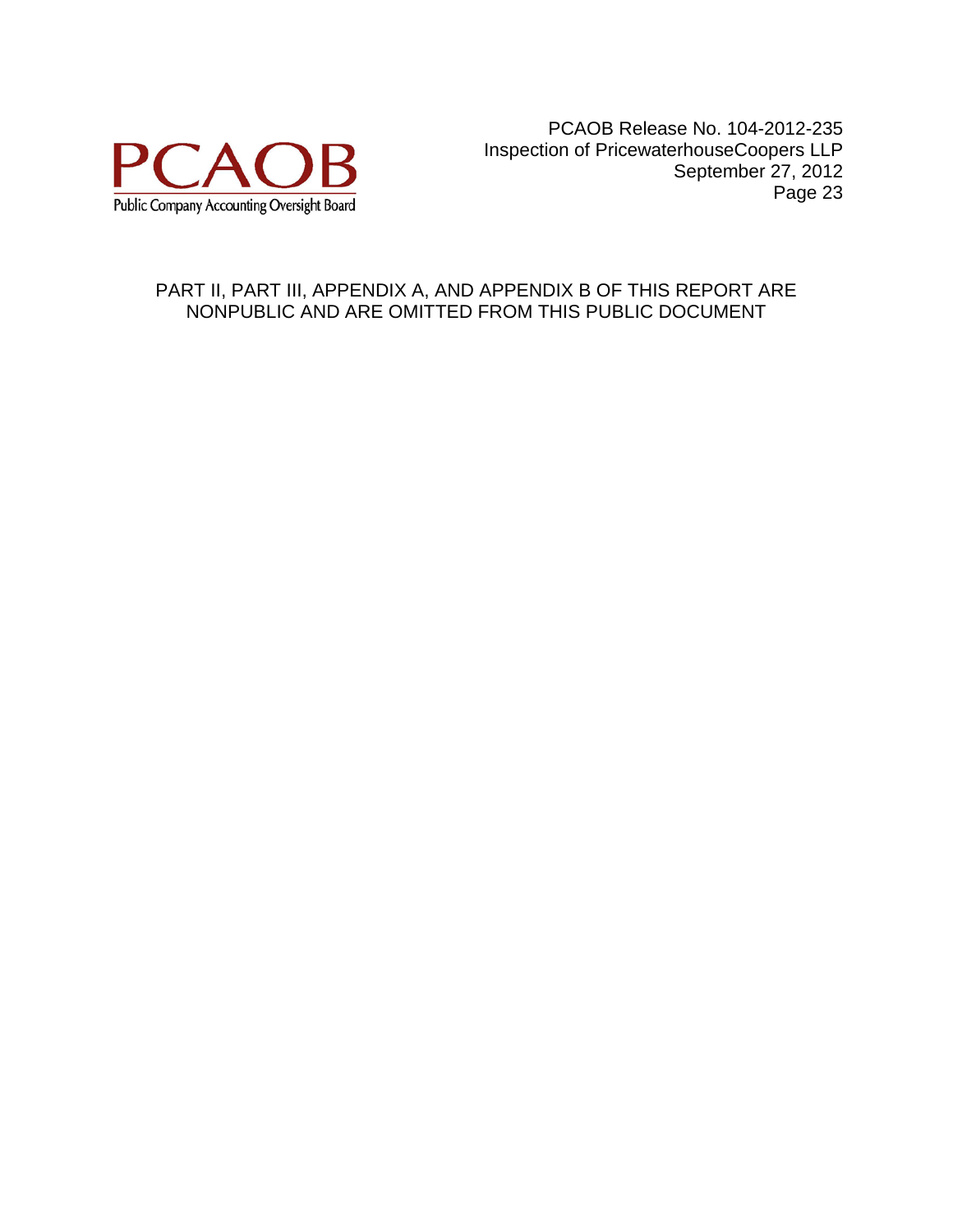

## **APPENDIX C**

### **THE INSPECTION PROCESS FOR ANNUALLY INSPECTED FIRMS**

The inspection process is designed, and inspections are performed, to provide a basis for assessing the degree of compliance by a firm with applicable requirements related to auditing issuers. This appendix describes the inspection process for those annually inspected firms that have multiple practice offices and a national office structure. While this appendix describes the general inspection process applied in the 2011 inspections of these firms, the process was customized to each firm's inspection, bearing in mind the firm's structure, past inspection observations, observations during the course of the 2011 inspection, and other factors. Accordingly, procedures described in this Appendix, while generally applicable to annual inspections, may not have been applied, or may not have been applied fully, in the inspection of any individual firm, and additional procedures, not described in this appendix, may have been applied in the inspection of an individual firm.

The inspection process included reviews of aspects of selected issuer audits completed by the inspected firm. These reviews were intended both to identify deficiencies, if any, in those aspects of the audits and to determine whether those deficiencies indicated weaknesses or defects in the firm's system of quality control over audits. In addition, the inspection included reviews of policies and procedures related to certain quality control processes of the firm that could be expected to affect audit quality.

#### **1. Review of Selected Audits**

Inspections include reviews of aspects of selected audits of financial statements and ICFR. For each audit selected, the inspection team reviewed certain of the issuer's SEC filings. The inspection team selected certain aspects of the audits for review and inspected the engagement team's work papers and interviewed engagement personnel regarding those aspects. The inspection team also analyzed potential adjustments to the issuer's financial statements that were identified during the audit but not corrected. For certain selected engagements, the inspection team reviewed written communications between the firm and the issuer's audit committee and, for some engagements, the inspection team interviewed the chairperson of the issuer's audit committee.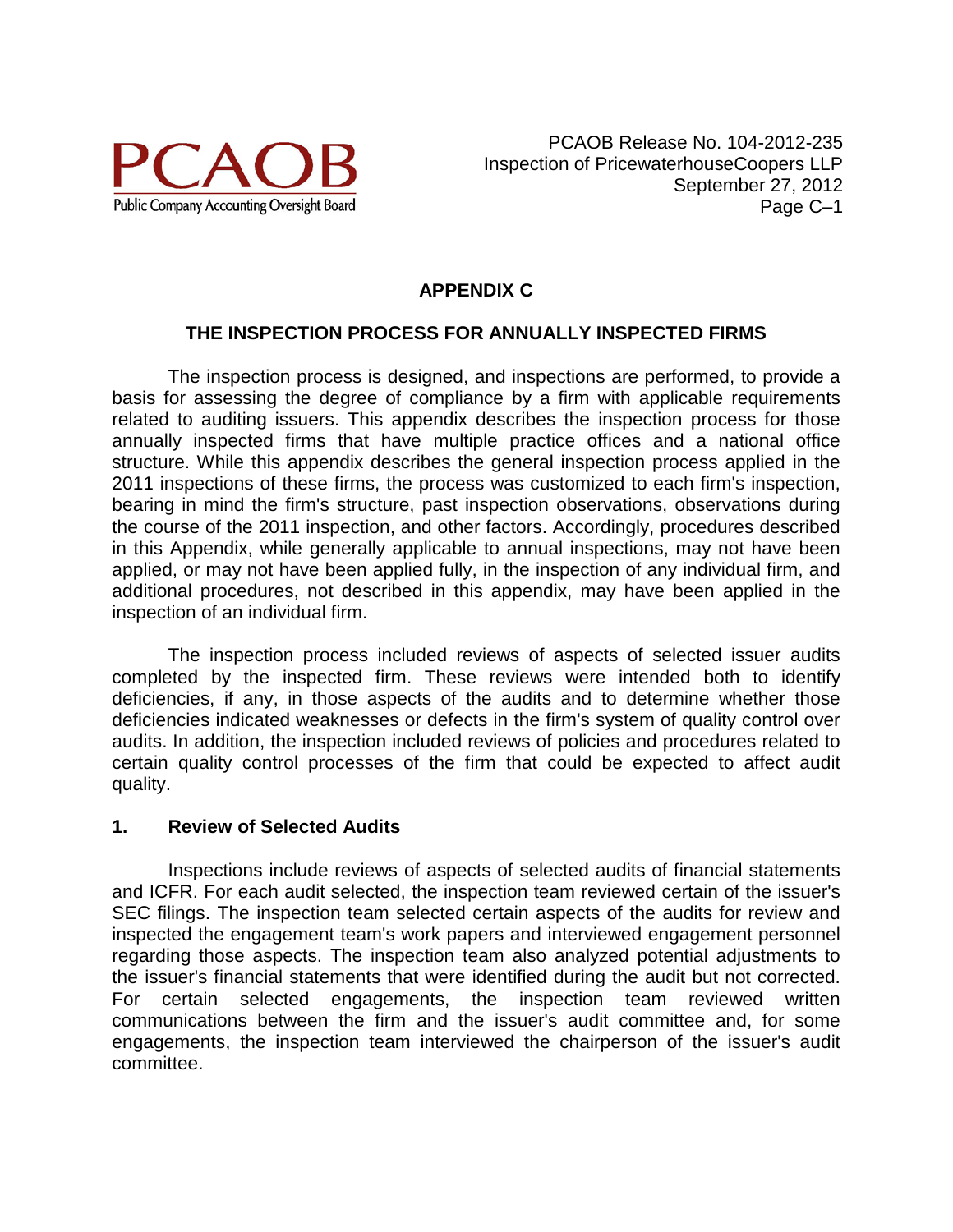

When the inspection team identified a potential issue, it discussed the issue with members of the engagement team. If the inspection team was unable to resolve the issue through this discussion and any review of additional work papers or other documentation, the inspection team issued a comment form on the matter and the Firm was allowed the opportunity to provide a written response to the comment form.

#### **2. Review of Firm Management and Monitoring Processes Related to Audit Quality Control**

The inspection team's review of a firm's system of quality control was intended to provide a basis for assessing whether that system was appropriately designed and implemented to achieve the goal of conducting audits that are in compliance with applicable standards. This review included an evaluation of the firm's ability to respond effectively to indications of possible defects in its system of quality control.

### 2.a. Review of Management Structure and Processes, Including the Tone at the Top

Procedures in this area were designed to focus on (a) how the firm's management is structured and operates the firm's business, and the implications that the management structure and processes have on audit performance, and (b) whether actions and communications by the firm's leadership – the "tone at the top" – demonstrate a commitment to audit quality. The inspection team interviewed members of the firm's leadership to obtain an understanding of any significant changes in the firm's approach to, and processes for, its management, including the mechanisms, formal or informal, that assess, monitor, or affect audit performance. The inspection team also reviewed significant management reports and documents, as well as information regarding financial metrics and the budget and goal setting processes that the Firm uses to plan for, and evaluate the success of, its business.

#### 2.b. Review of Practices for Partner Management, Including Allocation of Partner Resources and Partner Evaluation, Compensation, Admission, and Disciplinary Actions

Procedures in this area were designed to focus on (a) whether the firm's processes related to partner evaluation, compensation, admission, termination, and disciplinary actions could be expected to encourage an appropriate emphasis on audit quality and technical competence, as compared to marketing or other activities of the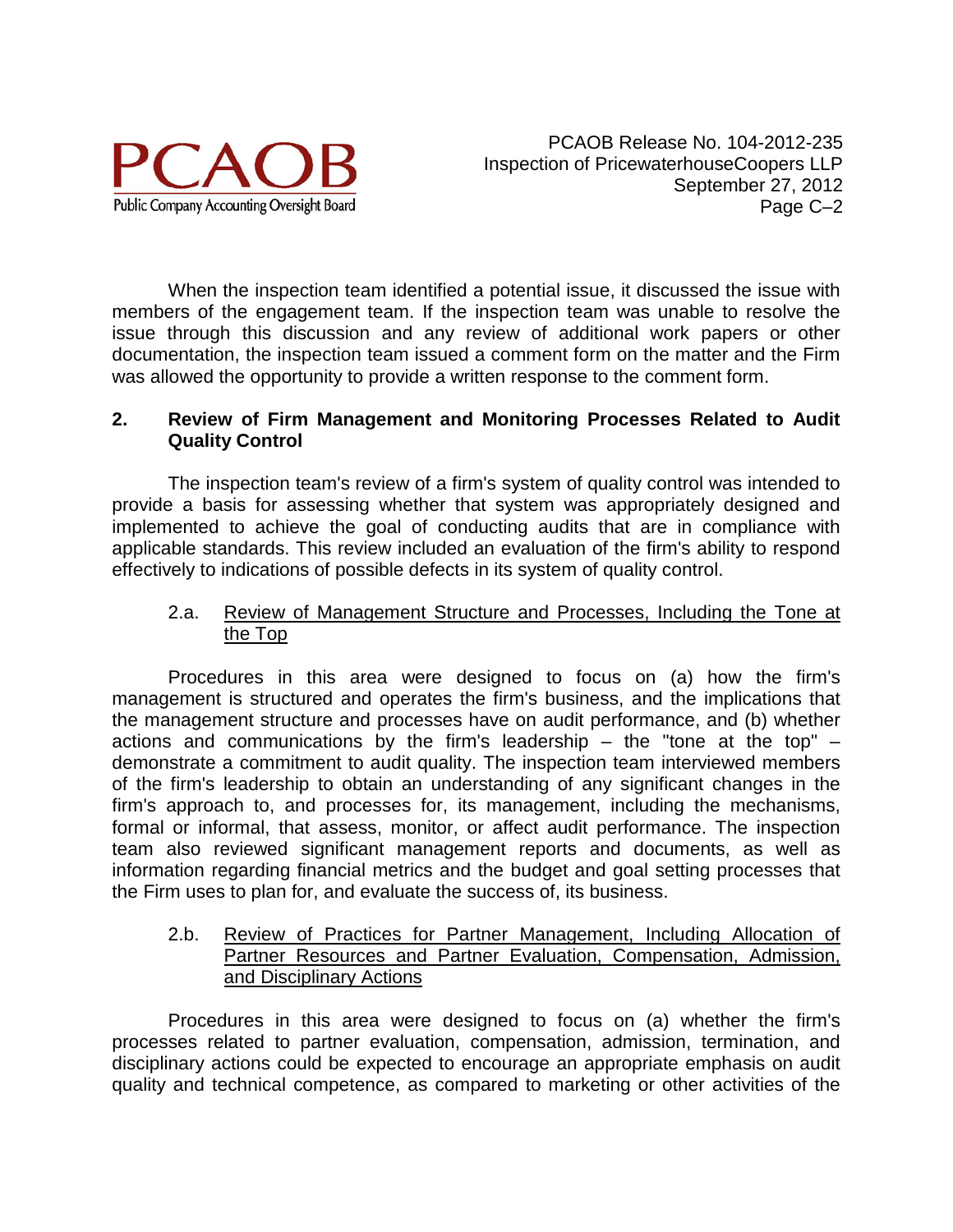

firm; (b) the firm's processes for allocating its partner resources; and (c) the accountability and responsibilities of the different levels of firm management with respect to partner management. The inspection team interviewed members of the firm's management and also reviewed documentation related to certain of these topics. In addition, the inspection team's interviews of audit partners included questions regarding their responsibilities and allocation of time and the interviews of firm management included the performance of partners being inspected, the evaluation and compensation process, any disciplinary actions, and any situations where a client requested a change in the lead audit partner. In addition, the inspection team reviewed a sample of partners' personnel files, including files of partners who resigned or took early retirement and partners who had significant negative inspection results from recent internal and PCAOB inspections.

2.c. Review of Policies and Procedures for Considering and Addressing the Risks Involved in Accepting and Retaining Clients, Including the Application of the Firm's Risk-Rating System

The inspection team selected certain issuer audits to (a) evaluate compliance with the firm's policies and procedures for identifying and assessing the risks involved in accepting or continuing the client and (b) observe whether the audit procedures were responsive to the risks identified during the process.

2.d. Review of Processes Related to the Firm's Use of Audit Work that the Firm's Foreign Affiliates Perform on the Foreign Operations of the Firm's U.S. Issuer Audit Clients

The inspection team reviewed the firm's policies and procedures related to its supervision and control of work performed by foreign affiliates on the operations of U.S. issuer clients, reviewed available information relating to the most recent foreign affiliated firms' internal inspections, interviewed members of the firm's leadership, and reviewed the U.S. engagement teams' supervision and control procedures concerning the audit work that the firm's foreign affiliates performed on a sample of audits. In some cases, the inspection team also reviewed, on a limited basis, certain of the audit work performed by the firm's foreign affiliates on the foreign operations of U.S. issuer clients.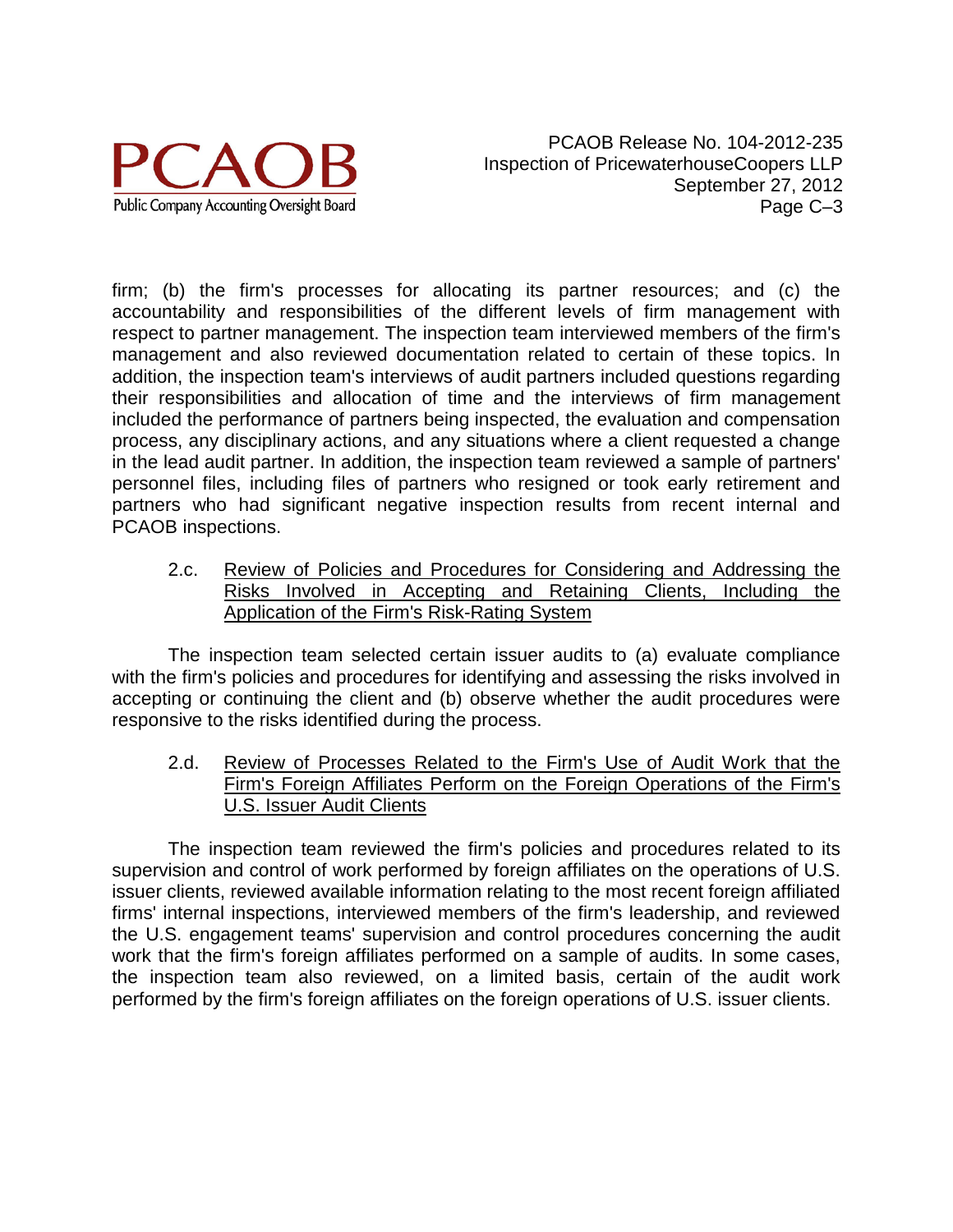

- 2.e. Review of the Firm's Processes for Monitoring Audit Performance, Including Processes for Identifying and Assessing Indicators of Deficiencies in Audit Performance, Independence Policies and Procedures, and Processes for Responding to Weaknesses in Quality **Control** 
	- 2.e.i Review of Processes for Identifying and Assessing Indicators of Deficiencies in Audit Performance

Procedures in this area were designed to identify and assess the monitoring processes that the firm uses to monitor audit quality for individual engagements and for the firm as a whole. The inspection team interviewed members of the firm's management and reviewed documents regarding how the firm identifies, evaluates, and responds to possible indicators of deficiencies in audit performance, including internal inspection findings, PCAOB inspection observations, restatements, and litigation. In addition, the inspection team reviewed documents related to the design, operation, and evaluation of findings of the firm's internal inspection program. The inspection team also reviewed certain audits that the firm had inspected and compared its results to those from the internal inspection.

### 2.e.ii Review of Response to Weaknesses in Quality Control

The inspection team reviewed steps the firm has taken in the past several years to address possible quality control deficiencies. The inspection team then assessed the design and evaluated the effectiveness of the processes identified. In addition, the inspection team conducted focused inspections of audits of certain issuers whose audits had been reviewed during previous PCAOB inspections of the firm to ascertain whether the audit procedures in areas with previous deficiencies had been improved.

### 2.e.iii. Review of Certain Other Policies and Procedures Related to Monitoring Audit Quality

The inspection team assessed policies, procedures, and guidance related to aspects of the firm's independence requirements and its consultation processes and the firm's compliance with them. In addition, the inspection team reviewed documents, including certain newly issued policies and procedures, and interviewed firm management to consider the firm's methods for developing audit policies, procedures, and methodologies, including internal guidance and training materials.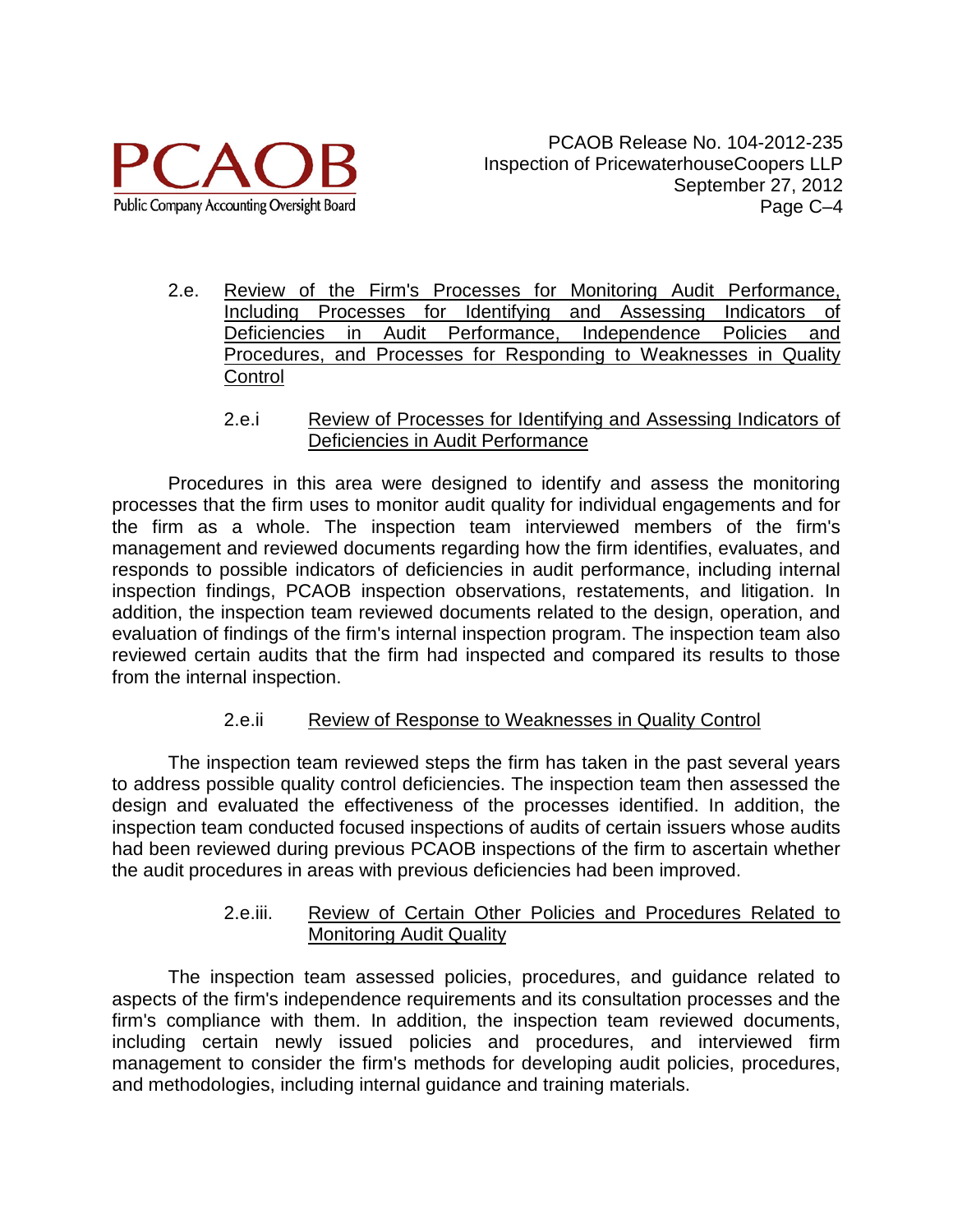

## **APPENDIX D**

### **RESPONSE OF THE FIRM TO DRAFT INSPECTION REPORT**

Pursuant to section 104(f) of the Act, 15 U.S.C. § 7214(f), and PCAOB Rule 4007(a), the Firm provided a written response to a draft of this report. Pursuant to section 104(f) of the Act and PCAOB Rule 4007(b), the Firm's response, minus any portion granted confidential treatment, is attached hereto and made part of this final inspection report. $\frac{20}{ }$  $\frac{20}{ }$  $\frac{20}{ }$ 

<span id="page-29-0"></span> $20$  In any version of an inspection report that the Board makes publicly available, any portions of a firm's response that address nonpublic portions of the report are omitted. In some cases, the result may be that none of a firm's response is made publicly available.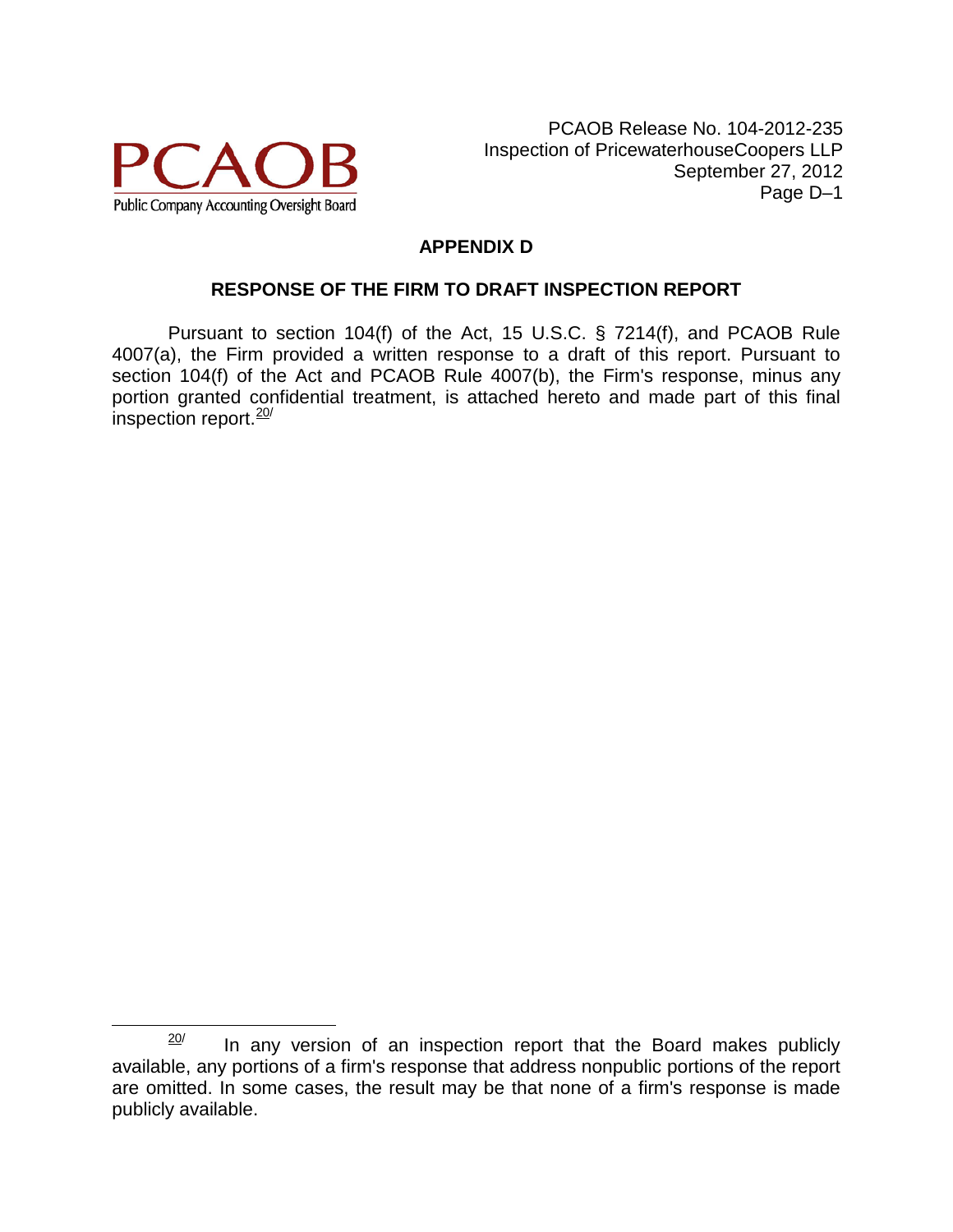

August 1, 2012

Helen Munter, Director Division of Registration and Inspections Public Company Accounting Oversight Board 1666 K Street, N.W. Washington, D.C. 20006

#### **Re: Response to Draft Report on the 2011 Inspection of PricewaterhouseCoopers LLP**

Dear Ms. Munter:

We are pleased to provide our response to the Public Company Accounting Oversight Board's ("PCAOB" or the "Board") Draft Report on the 2011 Inspection of our Firm's 2010 audits (the "Report").

We continue to support the PCAOB's mission, which is to "protect the interests of investors and further the public interest through the preparation of informative, accurate and independent audit reports" and we value the insights provided by the PCAOB's inspection process. The execution of quality audits in full compliance with the PCAOB standards has been and remains the top priority for our practice. On behalf of our Firm and its leadership, we are committed to addressing the issues identified in the Report in a diligent, conscientious and thoughtful manner.

We believe that as with any audit process, judgments are necessarily involved in the inspection process and professionals can reach different conclusions about the adequacy of audit evidence in a particular circumstance. In those instances where such differences exist related to the inspection observations detailed in this Report, they generally related to the significance of the observation in relation to the audit evidence taken as a whole rather than the specific nature of the observation. So, while we may disagree with the significance of inspection observations in certain cases, we have taken all of the Board's observations into account in formulating our plan to continuously improve audit quality.

We have evaluated each of the observations set forth in *Part I - Inspection Procedures and Certain Observations* of the Report and taken appropriate actions under both PCAOB standards and our policies. Our evaluation included those steps that we considered necessary to comply with AU 390, *Consideration of Omitted Procedures After the Report Date,* and where applicable, AU 561, *Subsequent Discovery of Facts Existing at the Date of the Auditors Report*.

Over the past several months, we have made significant investments and taken many actions to improve audit quality. Beyond the actions we have already taken, our process for monitoring and improving audit quality is continuous, and we will continue to identify and respond to opportunities to enhance audit quality. The following summary, while not exhaustive, describes some of our partners' more recent efforts in this regard:

• Investing significant amounts of time and attention of Firm leadership in understanding, evaluating and implementing actions designed to support achievement of our quality initiatives